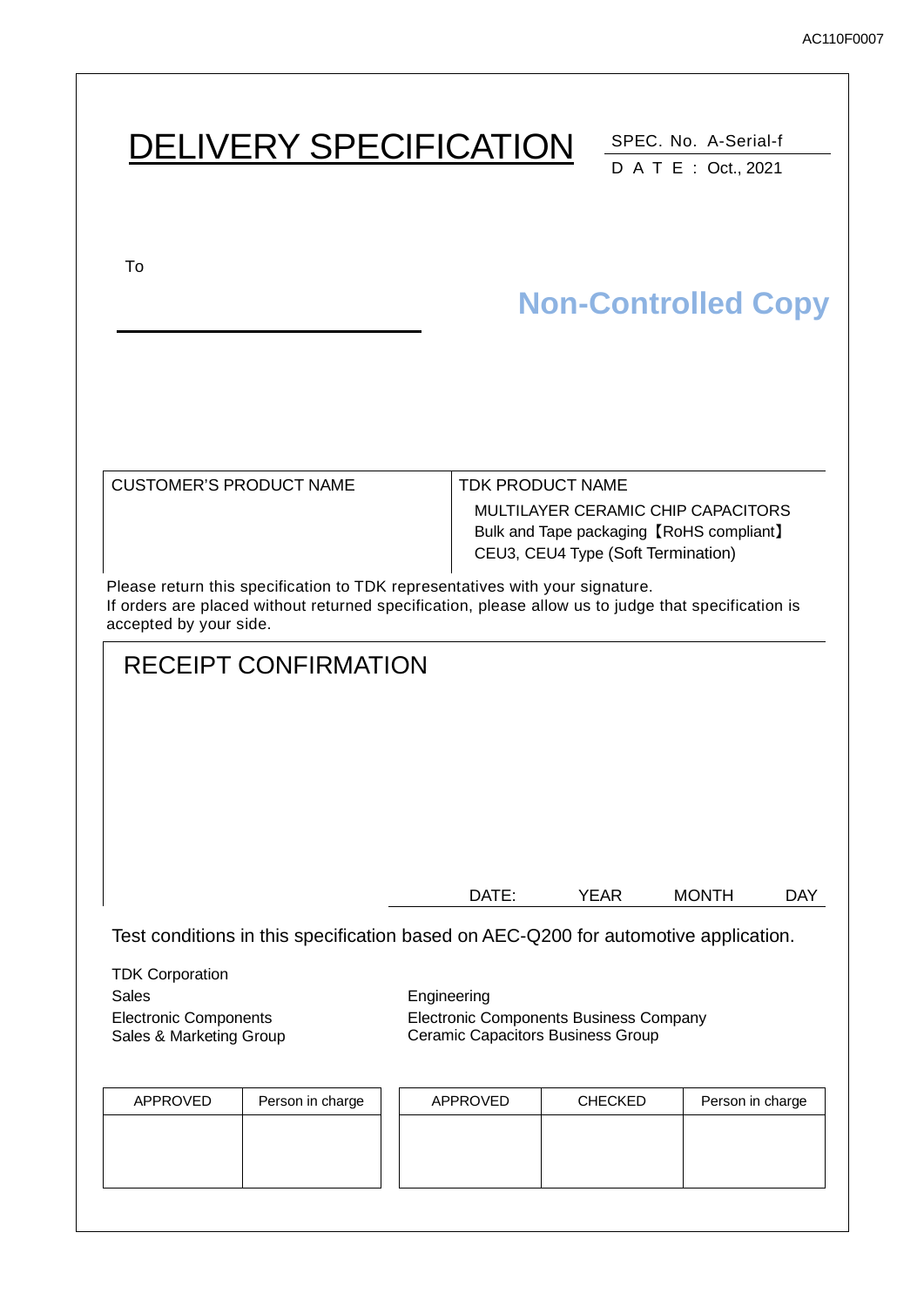### **SCOPE**

This delivery specification shall be applied to Multilayer ceramic chip capacitors to be delivered to

#### **PRODUCTION PLACES**

.

Production places defined in this specification shall be TDK Corporation, TDK(Suzhou)Co.,Ltd and TDK Components U.S.A.,Inc.

#### **PRODUCT NAME**

The name of the product to be defined in this specifications shall be CEU◇◇◇○○○△△□□□×◎※※※S.

#### **REFERENCE STANDARD**

| $JIS$ C 5101 - 1 : 2010 | Fixed capacitors for use in electronic equipment-Part 1: Generic specification    |
|-------------------------|-----------------------------------------------------------------------------------|
| $C$ 5101 - 22 : 2014    | Fixed capacitors for use in electronic equipment-Part22 : Sectional specification |
|                         | : Fixed surface mount multilayer capacitors of ceramic dielectric, Class2         |
| $C$ 0806 $-3:2014$      | Packaging of components for automatic handling - Part 3: Packaging of             |
|                         | surface mount components on continuous tapes                                      |
| JEITA RCR-2335 C 2014   | Safety application guide for fixed ceramic capacitors for use in electronic       |
|                         | equipment                                                                         |

#### **CONTENTS**

- 1. CODE CONSTRUCTION
- 2. OPERATING TEMPERATURE RANGE
- 3. STORING CONDITION AND TERM
- 4. INDUSTRIAL WASTE DISPOSAL
- 5. PERFORMANCE
- 6. INSIDE STRUCTURE AND MATERIAL
- 7. CAUTION FOR PRODUCTS WITH SOFT TERMINATION
- 8. EQUIVALENT CIRCUIT DIAGRAM
- 9. PACKAGING
- 10. CAUTION
- 11. TAPE PACKAGING SPECIFICATION

### **<EXPLANATORY NOTE>**

When the mistrust in the spec arises, this specification is given priority. And it will be confirmed by written spec change after conference of both posts involved.

This specification warrants the quality of the ceramic chip capacitor. Capacitors should be evaluated or confirmed a state of mounted on your product.

If the use of the capacitors goes beyond the bounds of this specification, we can not afford to guarantee.

| <b>Division</b>                   | Date          | SPEC. No.  |  |
|-----------------------------------|---------------|------------|--|
| Ceramic Capacitors Business Group | October, 2021 | A-Serial-f |  |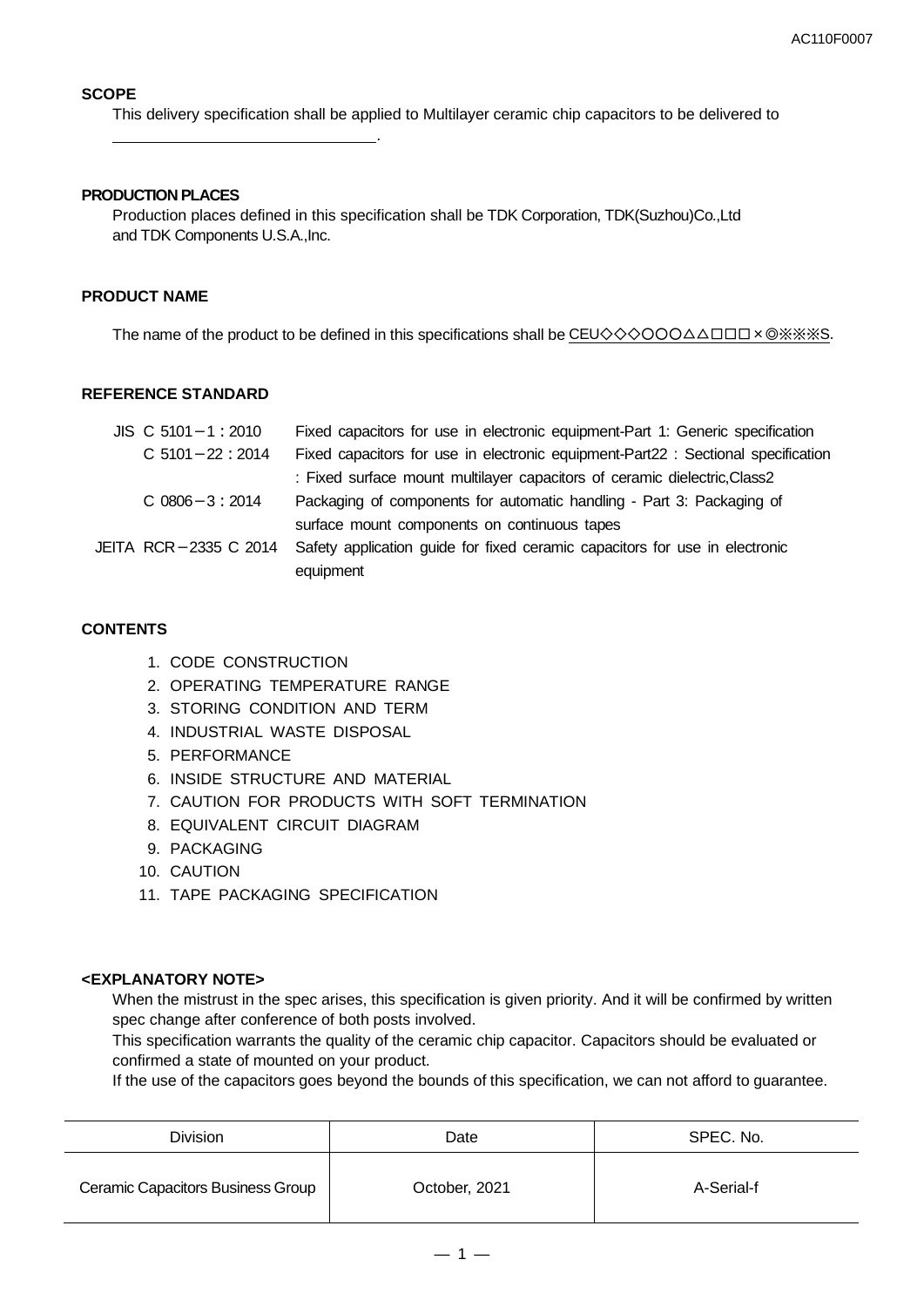### **1. CODE CONSTRUCTION**

(2) Case size

| (Example) |            |               |     |             |     |     |     | CEU 3 E 2 X7R 2 A 332 K T ※※※S |
|-----------|------------|---------------|-----|-------------|-----|-----|-----|--------------------------------|
|           | CEU        | $\mathcal{R}$ |     |             |     |     |     | E 2 X7R 1 H 223 K T ※※※S       |
|           | CEU        | 4             |     |             |     |     |     | U 2 X7R 2 A 153 K T ※※※S       |
|           | <b>CEU</b> |               |     |             |     |     |     |                                |
|           | (1)        | (2)           | (3) | $(4)$ $(5)$ | (6) | (7) | (8) | $(9)$ $(10)$                   |

| (1) Series | Symbol     | <b>Series</b>                               |
|------------|------------|---------------------------------------------|
|            | <b>CEU</b> | For automotive application<br>Serial design |



|        | Case size   Case size        | Dimensions (Unit: mm)  |                        |                        |             |             |  |
|--------|------------------------------|------------------------|------------------------|------------------------|-------------|-------------|--|
| Symbol | (EIA style)                  |                        | W                      |                        |             | G           |  |
| 3      | CEU <sub>3</sub><br>(CCO603) | $1.60 + 0.20$<br>-0.10 | $0.80 + 0.15$<br>-0.10 | $0.80 + 0.15$<br>-0.10 | $0.20$ min. | $0.30$ min. |  |
| 4      | CEU4<br>(CCO805)             | $2.00 + 0.30$<br>-0.20 | $1.25 + 0.25 - 0.20$   | $1.25 + 0.25 - 0.20$   | $0.20$ min. | $0.50$ min. |  |

\*As for each item, please refer to detail page on TDK web..

(3) Thickness

| Symbol | Dimension(mm) |
|--------|---------------|
|        | 0.80          |
|        | 1.25          |

| Symbol | Condition         |
|--------|-------------------|
|        | Rated Voltage x 2 |

- (4) Voltage condition in the life test \* Details are shown in table1 No.15 at 5.PERFORMANCE.
- (5) Temperature Characteristics Details are shown in table 1 No.6 at 5.PERFORMANCE.
- (6) Rated Voltage

 \* Please refer to pages 12 and 13 as the caution about operating voltage.

(7) Rated Capacitance

Stated in three digits and in units of pico farads (pF). The first and Second digits identify the first and second significant figures of the capacitance, the third digit identifies the multiplier.

| Symbol | <b>Rated Voltage</b> |
|--------|----------------------|
| 2 A    | DC 100 V             |
| 1 H    | DC 50 V              |

### (Example)

| Symbol | Rated<br>Capacitance |
|--------|----------------------|
| 104    | 100,000 pF           |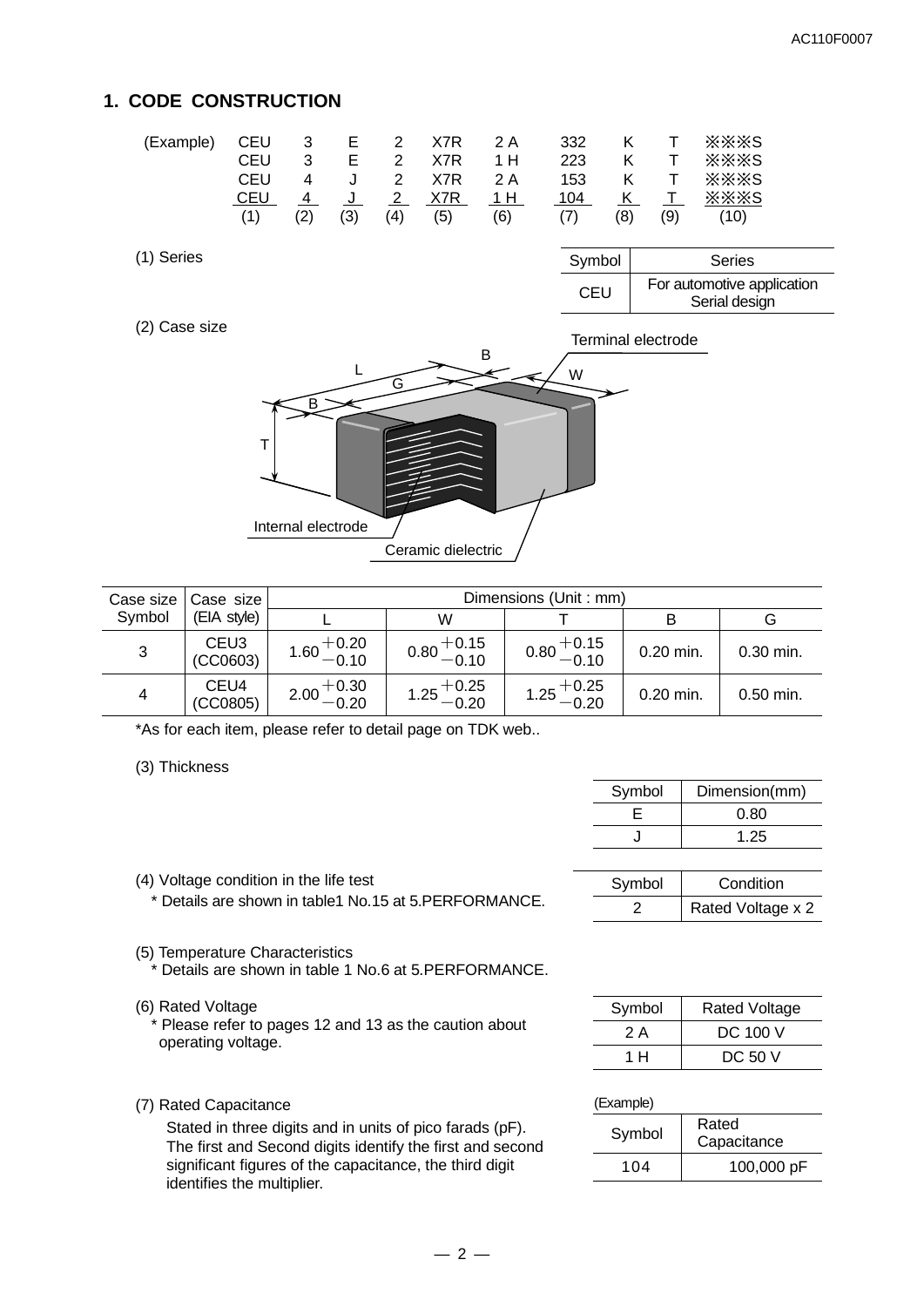| (8) Capacitance tolerance | Symbol | Packaging     |
|---------------------------|--------|---------------|
|                           | Κ      | ± 10%         |
|                           | M      | ± 20%         |
|                           |        |               |
| (9) Packaging             | Symbol | Packaging     |
|                           | B      | <b>Bulk</b>   |
|                           |        | <b>Taping</b> |
|                           |        |               |

(10) TDK internal code

<u>※※※ s</u> **S** : Soft termination These TDK internal codes are subject to change without notice.

### **2. OPERATING TEMPERATURE RANGE**

| T.C.         | Min. operating | Max. operating  | Reference      |  |
|--------------|----------------|-----------------|----------------|--|
|              | Temperature    | Temperature     | Temperature    |  |
| X7R<br>-55°C |                | $125^{\circ}$ C | $25^{\circ}$ C |  |

### **3. STORING CONDITION AND TERM**

| Storing temperature | Storing humidity | Storing term                     |
|---------------------|------------------|----------------------------------|
| $5 - 40^{\circ}$ C  | 20~70%RH         | Within 6 months<br>upon receipt. |

### **4. INDUSTRIAL WASTE DISPOSAL**

Dispose this product as industrial waste in accordance with the Industrial Waste Law.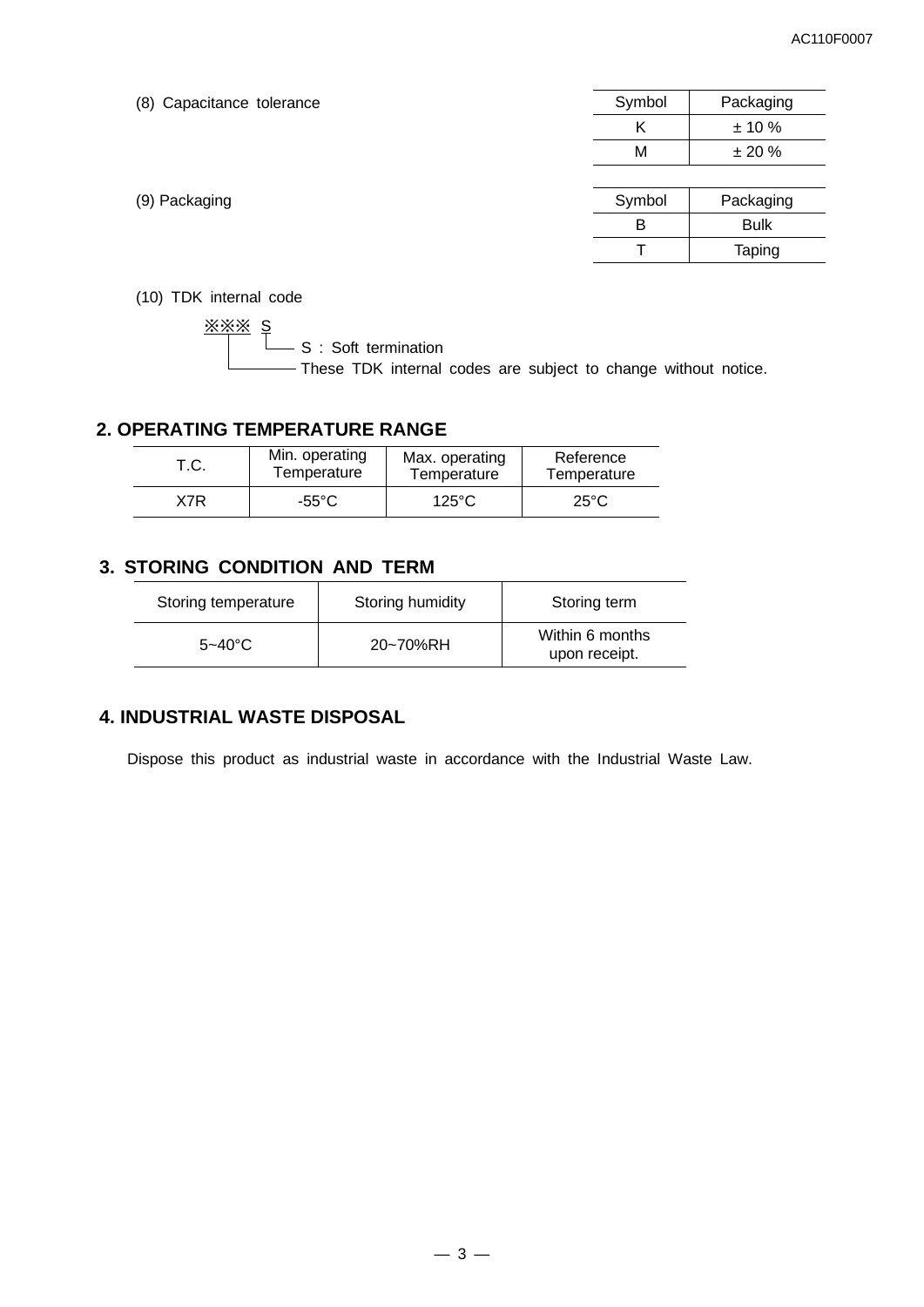# **5. PERFORMANCE**

Table 1

| No.                     | Item                                             | Performance                                                                            | Test or inspection method                                                                                                                                                                                                                                                                                                                                                              |  |  |
|-------------------------|--------------------------------------------------|----------------------------------------------------------------------------------------|----------------------------------------------------------------------------------------------------------------------------------------------------------------------------------------------------------------------------------------------------------------------------------------------------------------------------------------------------------------------------------------|--|--|
| $\mathbf 1$             | <b>External Appearance</b>                       | No defects which may affect<br>performance.                                            | Inspect with magnifying glass (3x)                                                                                                                                                                                                                                                                                                                                                     |  |  |
| $\overline{2}$          | <b>Insulation Resistance</b>                     | 10,000M $\Omega$ or 500M $\Omega$ · µF min.<br>whichever smaller.                      | Measuring voltage: Rated voltage<br>Voltage application time: 60s.                                                                                                                                                                                                                                                                                                                     |  |  |
| 3                       | <b>Voltage Proof</b>                             | Withstand test voltage without<br>insulation breakdown or other<br>damage.             | Apply voltage : $2.5 \times$ rated voltage<br>Voltage application time : 1s.<br>Charge/discharge current: 50mA or lower                                                                                                                                                                                                                                                                |  |  |
| $\overline{\mathbf{4}}$ | Capacitance                                      | Within the specified tolerance.                                                        | Measuring<br>Measuring<br>voltage<br>frequency                                                                                                                                                                                                                                                                                                                                         |  |  |
|                         |                                                  |                                                                                        | 1kHz±10%<br>$1.0 \pm 0.2$ Vrms                                                                                                                                                                                                                                                                                                                                                         |  |  |
| 5                       | <b>Dissipation Factor</b>                        | Please refer to detail page on TDK<br>web.                                             | See No.4 in this table for measuring<br>condition.                                                                                                                                                                                                                                                                                                                                     |  |  |
| 6                       | Temperature<br>Characteristics<br>of Capacitance | Capacitance Change (%)<br>No voltage applied<br>X7R : ±15                              | Capacitance shall be measured by the<br>steps shown in the following table after<br>thermal equilibrium is obtained for each<br>step.<br>∆C be calculated ref. STEP3 reading.<br><b>Step</b><br>Temperature(°C)<br>$25 \pm 2$<br>1<br>$\overline{c}$<br>$-55 \pm 2$<br>3<br>$25 + 2$<br>4<br>$125 \pm 2$<br>As for measuring voltage, please contact<br>with our sales representative. |  |  |
| 7                       | Robustness of<br><b>Terminations</b>             | No sign of termination coming off,<br>breakage of ceramic, or other<br>abnormal signs. | Reflow solder the capacitors on a P.C.Board<br>shown in Appendix 2.<br>Apply a pushing force gradually at the center<br>of a specimen in a horizontal direction of<br>P.C.board.<br>Pushing force: 17.7N<br>Holding time: 10±1s.<br>17.7N<br>P.C.Board<br>Capacitor                                                                                                                    |  |  |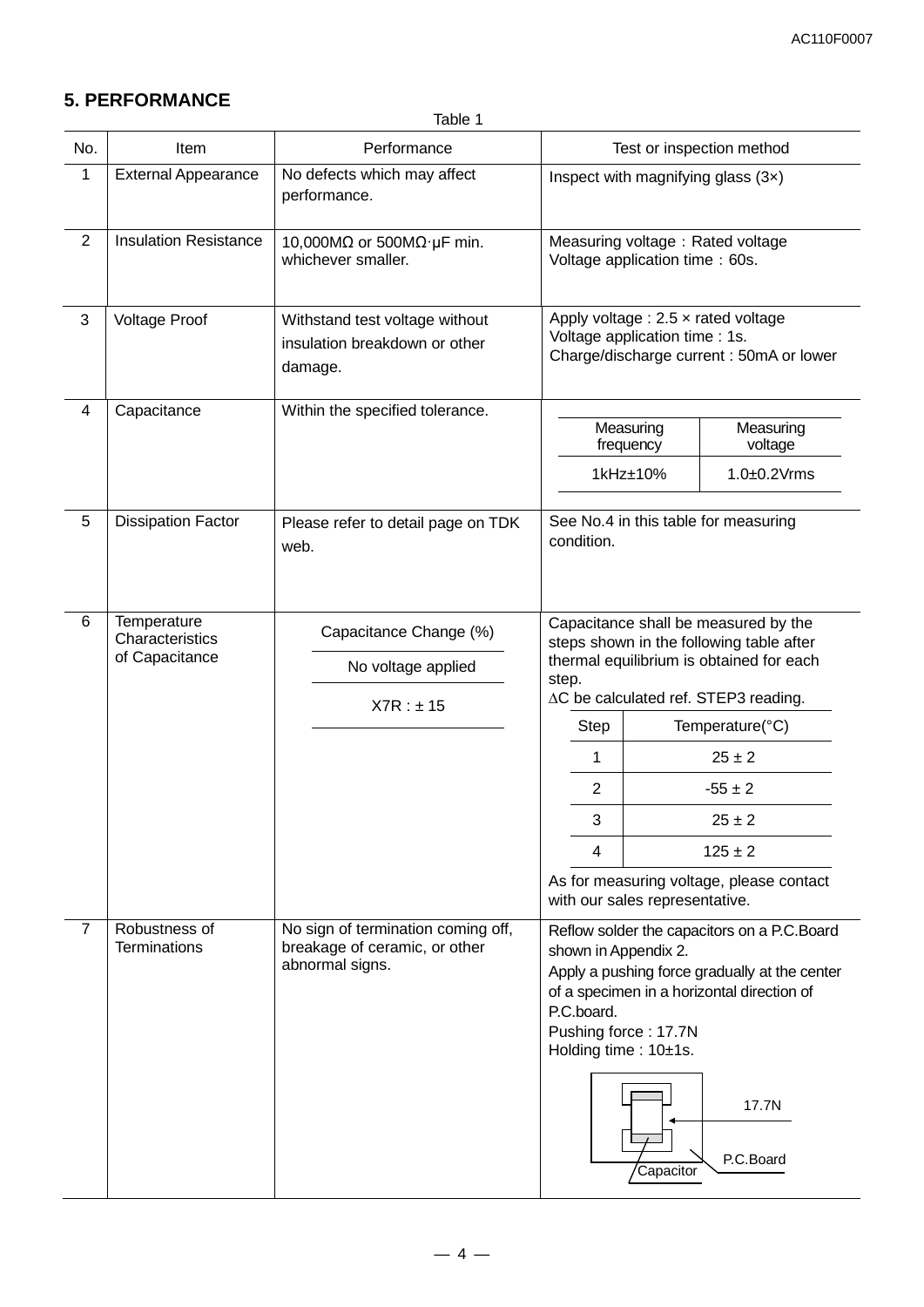(continued)

| No. |                   | Item                     |                                                                | Performance                                                          |                       | Test or inspection method                                                   |
|-----|-------------------|--------------------------|----------------------------------------------------------------|----------------------------------------------------------------------|-----------------------|-----------------------------------------------------------------------------|
| 8   | Bending           | External<br>appearance   | No mechanical damage.                                          |                                                                      |                       | Reflow solder the capacitors on a<br>P.C.Board shown in Appendix.           |
|     |                   |                          |                                                                |                                                                      | 45                    | F<br>R230<br>45<br>(Unit : mm)                                              |
| 9   | Solderability     |                          | termination.                                                   | New solder to cover over 75% of                                      | Solder:               | Sn-3.0Ag-0.5Cu                                                              |
|     |                   |                          | spot.                                                          | 25% may have pin holes or rough<br>spots but not concentrated in one | Flux:                 | Isopropyl alcohol (JIS K<br>8839) Rosin (JIS K 5902)<br>25% solid solution. |
|     |                   |                          | Ceramic surface of A sections<br>shall not be exposed due to   |                                                                      | Solder temp.: 245±5°C |                                                                             |
|     |                   |                          | material.                                                      | melting or shifting of termination                                   | Dwell time:           | $3+0.3s$ .                                                                  |
|     |                   |                          |                                                                | A section                                                            | Solder<br>position :  | Until both terminations are<br>completely soaked.                           |
| 10  | Resistance        | External                 | No cracks are allowed and                                      |                                                                      | Solder:               | Sn-3.0Ag-0.5Cu                                                              |
|     | to solder<br>heat | appearance               | terminations shall be covered at<br>least 60% with new solder. |                                                                      | Flux:                 | Isopropyl alcohol (JIS K)                                                   |
|     |                   | Capacitance              |                                                                |                                                                      |                       | 8839) Rosin (JIS K 5902)<br>25% solid solution.                             |
|     |                   |                          | Characteristics                                                | Change from the<br>value before test                                 | Solder temp.: 260±5°C |                                                                             |
|     |                   |                          | X7R                                                            | ±7.5%                                                                | Dwell time:           | 10±1s.                                                                      |
|     |                   | D.F.                     | Meet the initial spec.                                         |                                                                      | Solder<br>position:   | Until both terminations<br>are completely soaked.                           |
|     |                   |                          |                                                                |                                                                      |                       | Pre-heating: Temp. - 110~140°C                                              |
|     |                   | Insulation<br>Resistance | Meet the initial spec.                                         |                                                                      |                       | Time $-30\nu$ 60s.                                                          |
|     |                   |                          |                                                                |                                                                      |                       | Leave the capacitors in ambient condition<br>for 24±2h before measurement.  |
|     |                   | Voltage<br>proof         | No insulation breakdown or<br>other damage.                    |                                                                      |                       |                                                                             |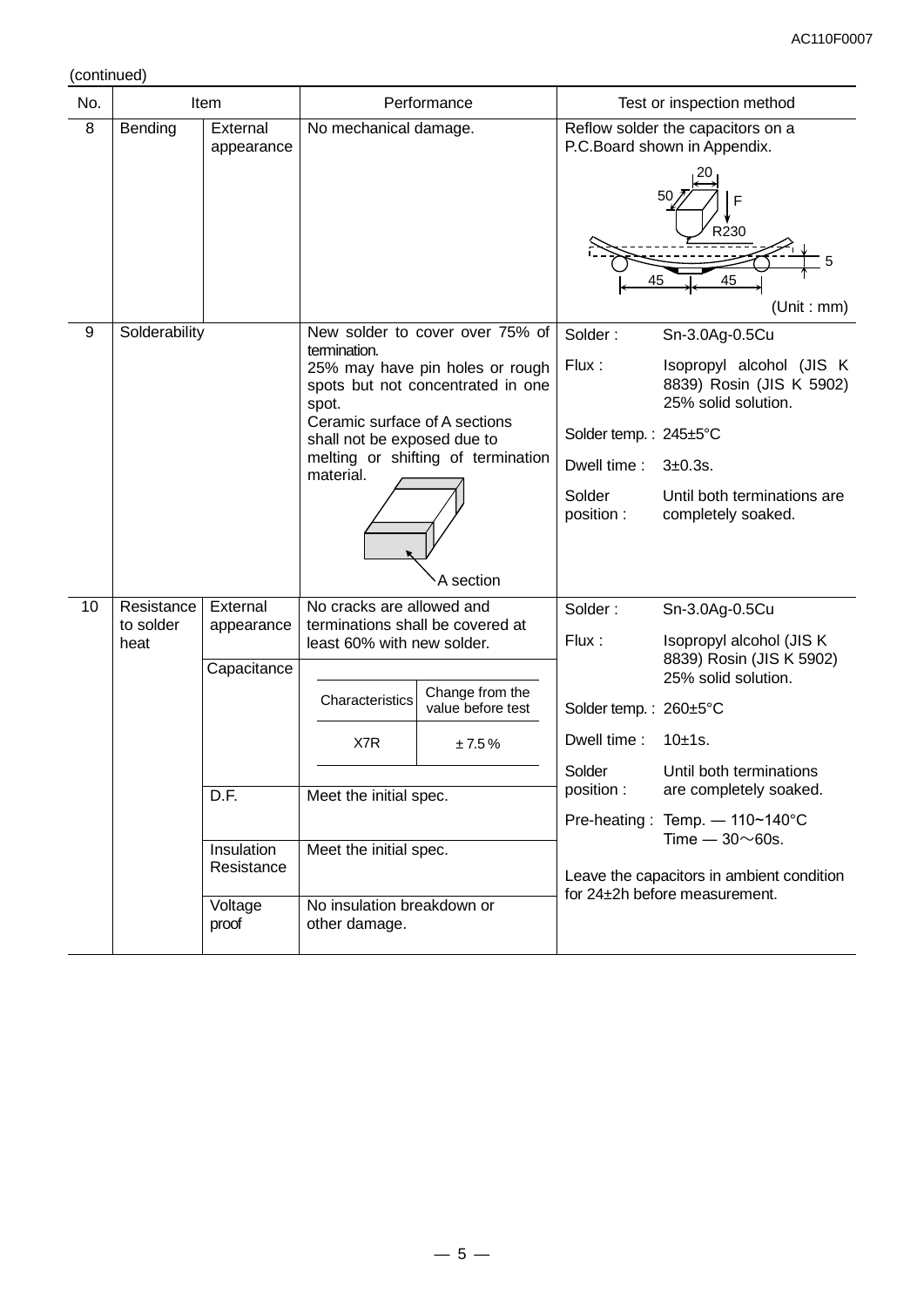(continued)

| No. |                             | Item                     |                                                                                  | Performance                                                     |                                                                                                                                                                                                | Test or inspection method                       |             |
|-----|-----------------------------|--------------------------|----------------------------------------------------------------------------------|-----------------------------------------------------------------|------------------------------------------------------------------------------------------------------------------------------------------------------------------------------------------------|-------------------------------------------------|-------------|
| 11  | Vibration                   | External<br>appearance   | No mechanical damage.                                                            |                                                                 |                                                                                                                                                                                                | Applied force: 5G max.<br>Frequency: 10~2,000Hz |             |
|     |                             | Capacitance              | Characteristics                                                                  | Change from the<br>value before test                            | Reciprocating sweep time: 20 min.<br>Cycle: 12 cycles in each 3 mutually<br>perpendicular directions.<br>Reflow solder the capacitors on a<br>P.C.Board shown in Appendix 2 before<br>testing. |                                                 |             |
|     |                             |                          | X7R                                                                              | ±7.5%                                                           |                                                                                                                                                                                                |                                                 |             |
|     |                             | D.F.                     | Meet the initial spec.                                                           |                                                                 |                                                                                                                                                                                                |                                                 |             |
| 12  | <b>Temperature</b><br>cycle | External<br>appearance   | No mechanical damage.<br>Change from the<br>Characteristics<br>value before test |                                                                 | Expose the capacitors in the condition<br>step1 through step 4 listed in the<br>following table.<br>Temp. cycle: 1,000 cycles                                                                  |                                                 |             |
|     |                             | Capacitance              |                                                                                  |                                                                 |                                                                                                                                                                                                |                                                 |             |
|     |                             |                          |                                                                                  |                                                                 | <b>Step</b>                                                                                                                                                                                    | Temperature(°C)                                 | Time (min.) |
|     |                             |                          | X7R                                                                              | Please contact<br>with our sales                                | 1                                                                                                                                                                                              | $-55 \pm 3$                                     | $30\pm3$    |
|     |                             |                          |                                                                                  | representative.                                                 | $\overline{2}$                                                                                                                                                                                 | Ambient Temp.                                   | $2 - 5$     |
|     |                             | D.F.                     |                                                                                  |                                                                 | 3                                                                                                                                                                                              | $125 \pm 2$                                     | $30 \pm 2$  |
|     |                             |                          | Meet the initial spec.                                                           |                                                                 | 4                                                                                                                                                                                              | Ambient Temp.                                   | $2 - 5$     |
|     |                             | Insulation<br>Resistance | Meet the initial spec.                                                           |                                                                 | Leave the capacitors in ambient condition<br>for 24±2h before measurement.<br>Reflow solder the capacitors on a<br>P.C.Board shown in Appendix 2 before<br>testing.                            |                                                 |             |
|     |                             | Voltage<br>proof         | No insulation breakdown or<br>other damage.                                      |                                                                 |                                                                                                                                                                                                |                                                 |             |
| 13  | Moisture<br>Resistance      | External<br>appearance   | No mechanical damage.                                                            |                                                                 | Test temp.: $40\pm2^{\circ}C$<br>Test humidity: 90~95%RH                                                                                                                                       |                                                 |             |
|     | (Steady<br>State)           | Capacitance              | Characteristics                                                                  | Change from the<br>value before test                            | Test time: 500 +24,0h<br>Leave the capacitors in ambient condition<br>for 24±2h before measurement.<br>Reflow solder the capacitors on a<br>P.C. Board shown in Appendix2 before<br>testing.   |                                                 |             |
|     |                             |                          | X7R                                                                              | Please contact<br>with our sales<br>representative.             |                                                                                                                                                                                                |                                                 |             |
|     |                             | D.F.                     | 200% of initial spec. max.                                                       |                                                                 |                                                                                                                                                                                                |                                                 |             |
|     |                             | Insulation<br>Resistance |                                                                                  | 1,000M $\Omega$ or 50M $\Omega$ · µF min.<br>whichever smaller. |                                                                                                                                                                                                |                                                 |             |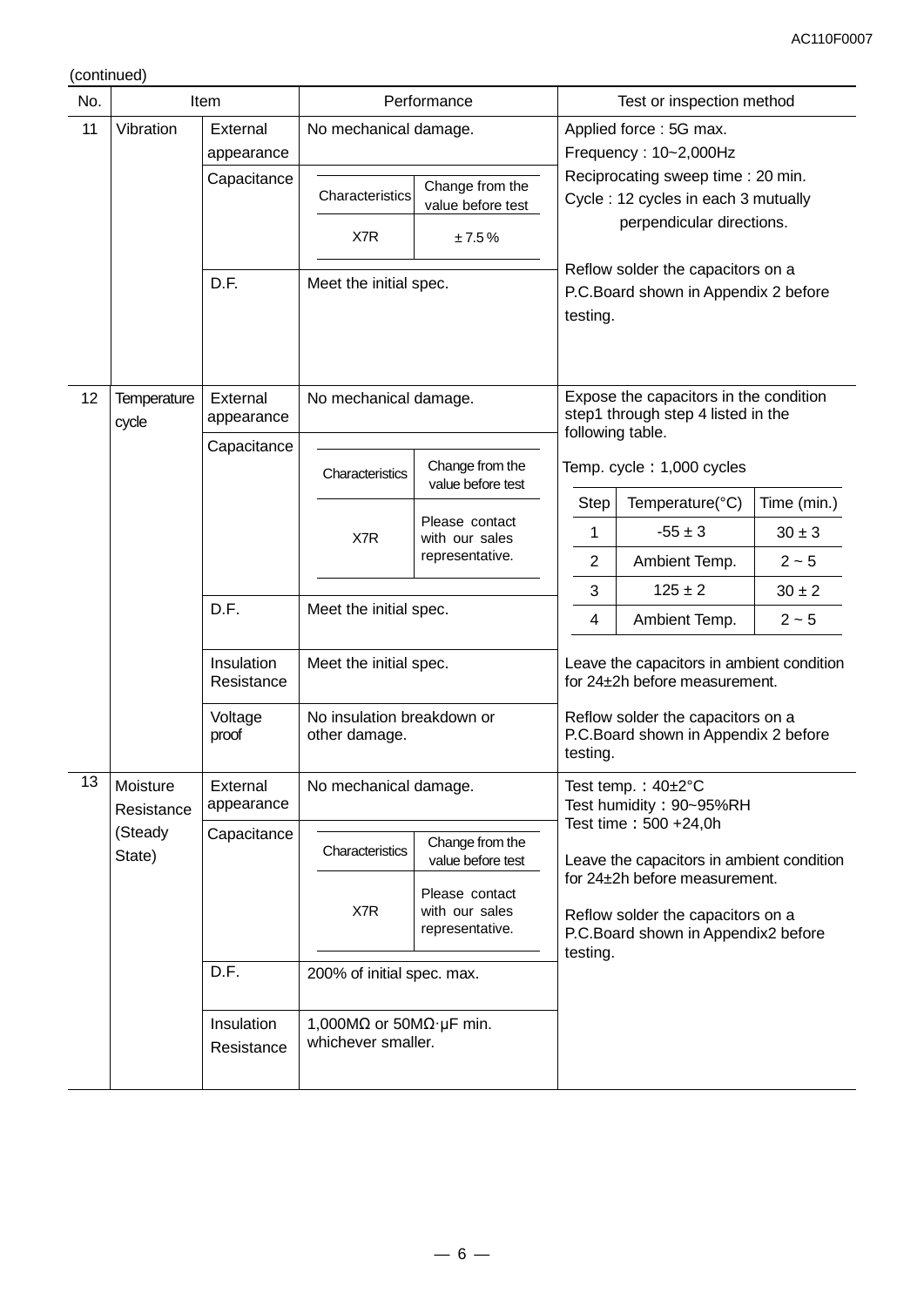(continued)

| No.                                |                        | Item                     |                                                                                      | Performance                                         | Test or inspection method                                                                                                                                                                                                                                          |  |
|------------------------------------|------------------------|--------------------------|--------------------------------------------------------------------------------------|-----------------------------------------------------|--------------------------------------------------------------------------------------------------------------------------------------------------------------------------------------------------------------------------------------------------------------------|--|
| 14                                 | Moisture<br>Resistance | External<br>appearance   | No mechanical damage.                                                                |                                                     | Test temp.: $85 \pm 2^{\circ}$ C<br>Test humidity: 85%RH<br>Applied voltage: Rated voltage                                                                                                                                                                         |  |
|                                    |                        | Capacitance              | Characteristics                                                                      | Change from the<br>value before test                | Test time: 1,000 +48,0h<br>Charge/discharge current: 50mA or lower                                                                                                                                                                                                 |  |
|                                    |                        |                          | X7R                                                                                  | Please contact<br>with our sales<br>representative. | Leave the capacitors in ambient condition<br>for 24±2h before measurement.                                                                                                                                                                                         |  |
|                                    |                        |                          |                                                                                      |                                                     | Reflow solder the capacitors on a                                                                                                                                                                                                                                  |  |
|                                    |                        | D.F.                     | 200% of initial spec. max.                                                           |                                                     | P.C.Board shown in Appendix2 before<br>testing.                                                                                                                                                                                                                    |  |
|                                    |                        | Insulation<br>Resistance | 500M $\Omega$ or 25M $\Omega$ ·µF min.<br>whichever smaller.                         |                                                     | Initial value setting<br>Voltage conditioning 《After voltage treat<br>the capacitors under testing temperature<br>and voltage for 1 hour, leave the<br>capacitors in ambient condition for 24±2h<br>before measurement.<br>Use this measurement for initial value. |  |
| 15                                 | Life                   | External<br>appearance   | No mechanical damage.                                                                |                                                     | Test temp.: $125 \pm 2^{\circ}$ C<br>Applied voltage: Please contact with our                                                                                                                                                                                      |  |
|                                    |                        | Capacitance              |                                                                                      |                                                     | sales representative.                                                                                                                                                                                                                                              |  |
|                                    |                        |                          | Characteristics                                                                      | Change from the<br>value before test                | Test time: 1,000 +48,0h                                                                                                                                                                                                                                            |  |
|                                    |                        |                          |                                                                                      |                                                     | Charge/discharge current: 50mA or lower                                                                                                                                                                                                                            |  |
|                                    |                        |                          | X7R                                                                                  | Please contact<br>with our sales<br>representative. | Leave the capacitors in ambient condition<br>for 24±2h before measurement.                                                                                                                                                                                         |  |
| D.F.<br>200% of initial spec. max. |                        |                          | Reflow solder the capacitors on a<br>P.C.Board shown in Appendix2 before<br>testing. |                                                     |                                                                                                                                                                                                                                                                    |  |
|                                    |                        | Insulation<br>Resistance | 1,000M $\Omega$ or 50M $\Omega$ · µF min.<br>whichever smaller.                      |                                                     | Initial value setting<br>Voltage conditioning 《After voltage treat<br>the capacitors under testing temperature<br>and voltage for 1 hour, leave the<br>capacitors in ambient condition for 24±2h<br>before measurement.<br>Use this measurement for initial value. |  |

\*As for the initial measurement of capacitors on number 6,10,11,12 and 13 leave capacitors at 150 0,–10°C for 1 hour and measure the value after leaving capacitors for 24±2h in ambient condition.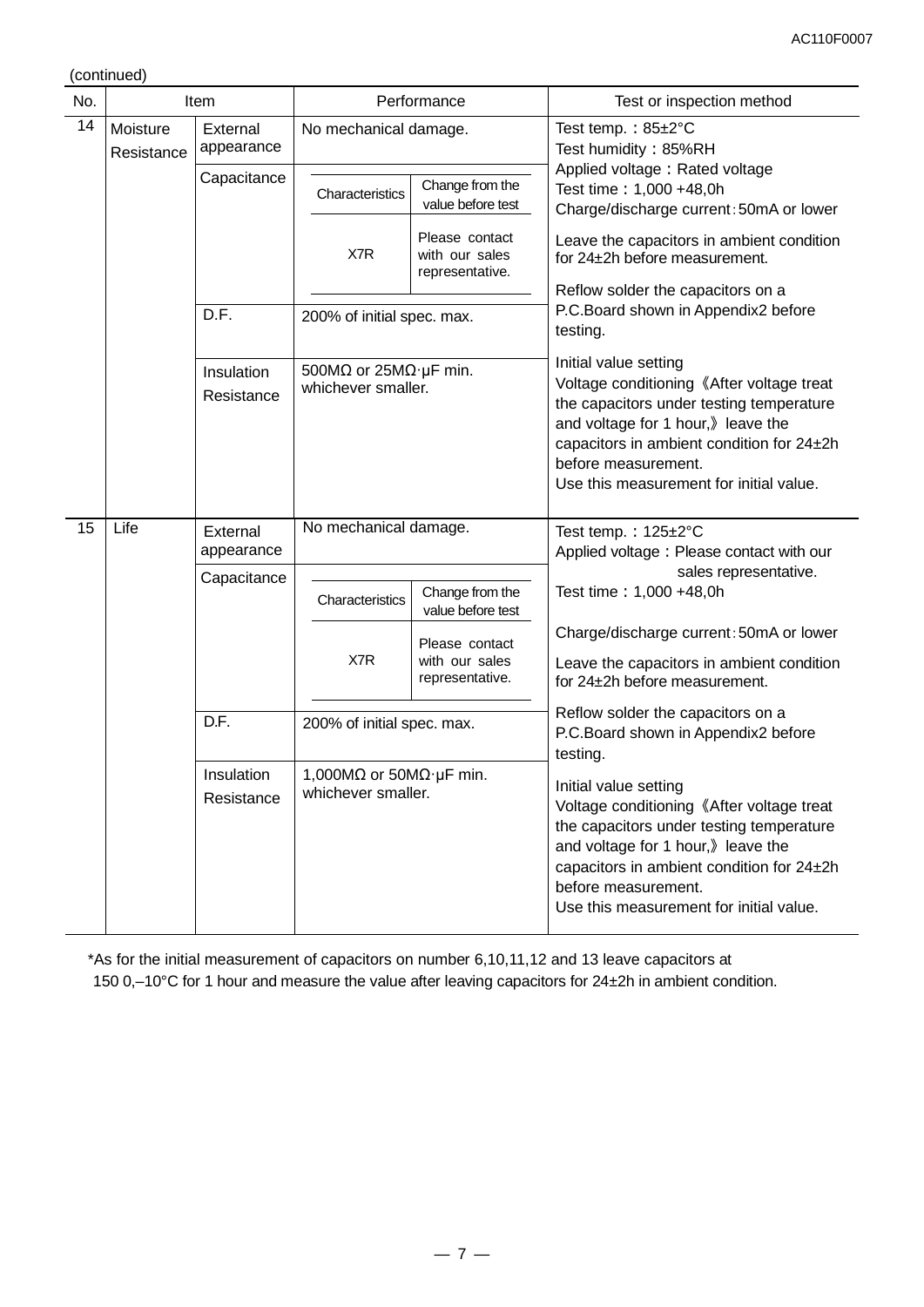

```
 (Unit:mm)
```

| Symbol        |     | <b>Dimensions</b> |      |
|---------------|-----|-------------------|------|
| Case size     |     |                   |      |
| CEU3 (CC0603) | 1.0 | 3.0               | 1.2  |
| CEU4 (CC0805) | 1.2 | 4.0               | 1.65 |

- 1. Material : Glass Epoxy(As per JIS C6484 GE4)
- 

2. Thickness: 1.6mm **Copper(Thickness: 0.035mm)** Solder resist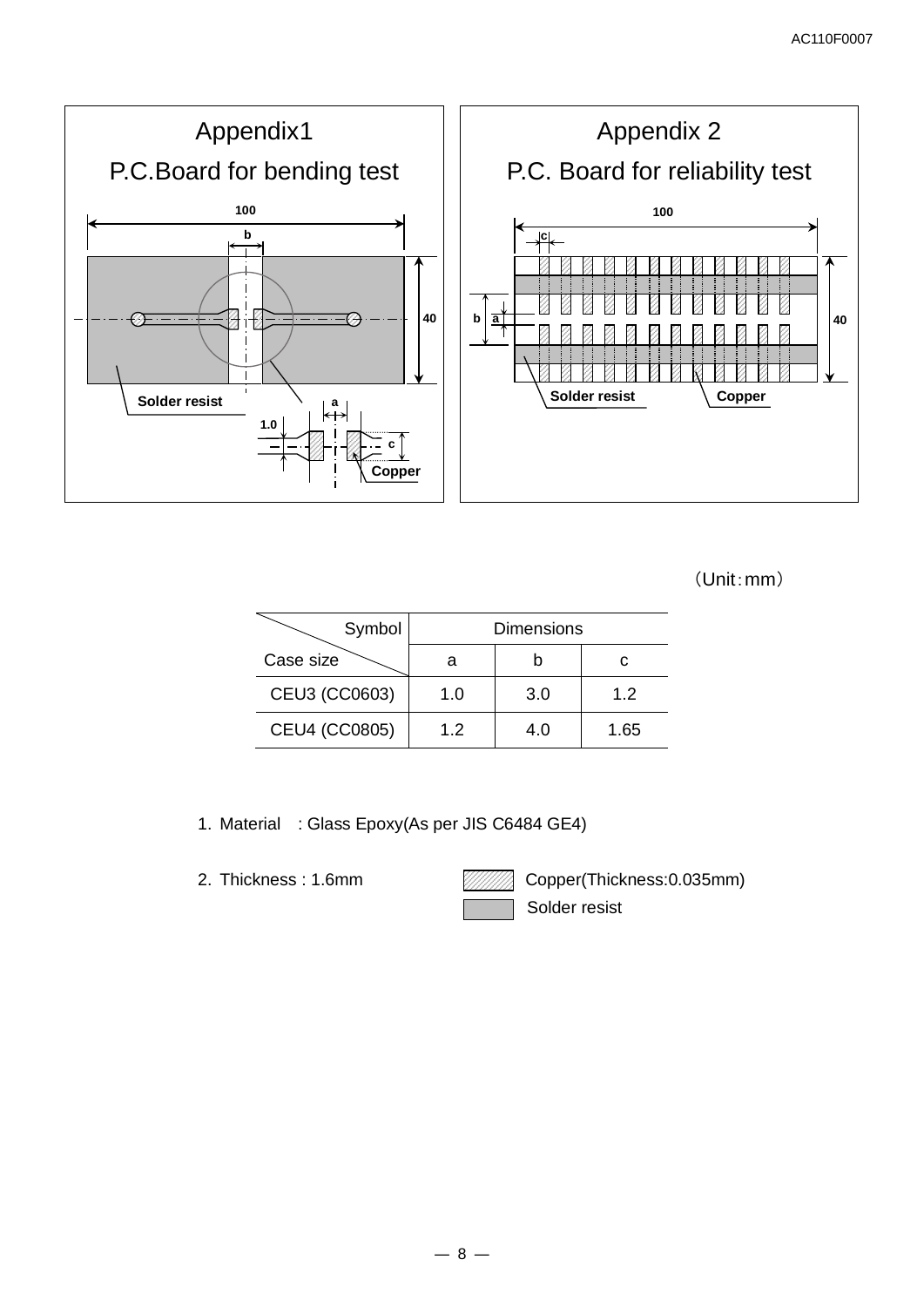# **6. INSIDE STRUCTURE AND MATERIAL**



|   | <b>LIECIJOUE</b> | <b>INICKEL (INI)</b>          |
|---|------------------|-------------------------------|
| 3 |                  | Copper (Cu)                   |
|   | Termination      | Conductive resin (Filler: Ag) |
| 5 |                  | Nickel (Ni)                   |
| 6 |                  | Tin (Sn)                      |

# **7. CAUTION FOR PRODUCTS WITH SOFT TERMINATION**

This product contains Ag (Silver) as part of the middle layer of termination. To avoid electromigration of Ag under high temperature and humidity, and failures caused by corrosive gas, chip capacitors on P.C boards should be protected by moisture proof-sealing.

# **8. EQUIVALENT CIRCUIT DIAGRAM**



By applying inner electrode patterns divided, this product has the construction which is equivalent to 2 capacitors connected in series. When one side of the serial construction is broken, it helps to reduce the risk of short circuits.

Additionally, soft electrode is applied for the termination. It exhibits a high durability to mechanical stress such as board bending and helps to reduce the risk of short circuits as a result.

This product was developed for a design concept in order to decrease number of short circuits occurrence.

It is not to guarantee the performance to absolutely avoid short circuits.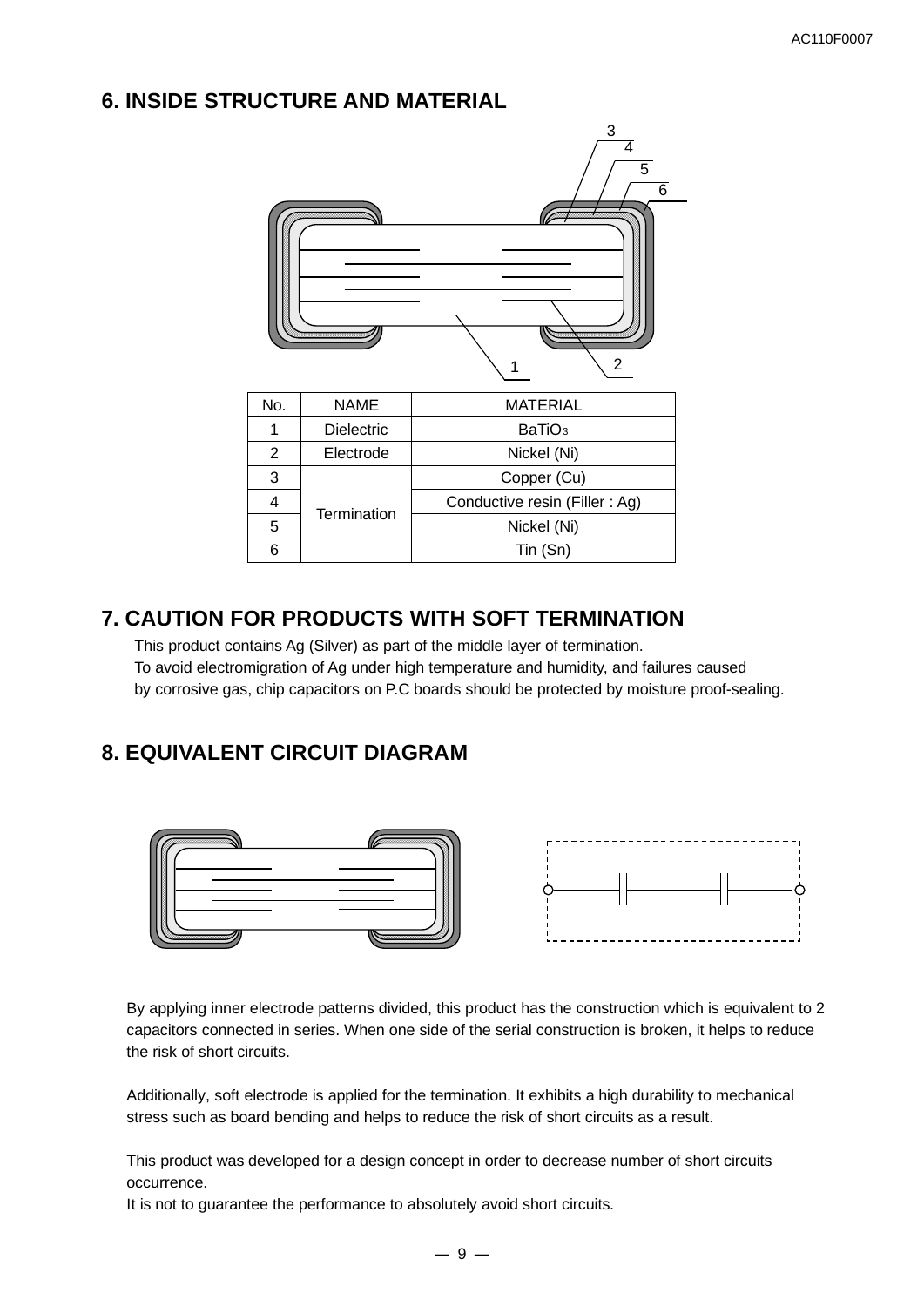## **9. PACKAGING**

Packaging shall be done to protect the components from the damage during transportation and storing, and a label which has the following information shall be attached.

9.1 Total number of components in a plastic bag for bulk packaging : 1000pcs

9.2 Tape packaging is as per 11. TAPE PACKAGING SPECIFICATION.

1) Inspection No.

- 2) TDK P/N
- 3) Customer's P/N
- 4) Quantity

\*Composition of Inspection No.

Example 
$$
\frac{F}{(a)} = \frac{1}{b} = \frac{A}{c} = \frac{23}{(d)} = \frac{0.01}{(e)}
$$

a) Line code

- b) Last digit of the year
- c) Month and A for January and B for February and so on. (Skip I)

d) Inspection Date of the month.

e) Serial No. of the day

\*Composition of new Inspection No.

(Implemented on and after May 1, 2019 in sequence)



(a) Prefix

(b) Line code

(c) Last digit of the year

- (d) Month and A for January and B for February and so on. (Skip I)
- (e) Inspection Date of the month.
- (f) Serial No. of the day(00  $\sim$  ZZ)
- $(g)$  Suffix(00 ~ ZZ)
- \* It was shifted to the new inspection No. on and after May 2019, but the implementation timing may be different depending on shipment bases.

Until the shift is completed, either current or new composition of inspection No. will be applied.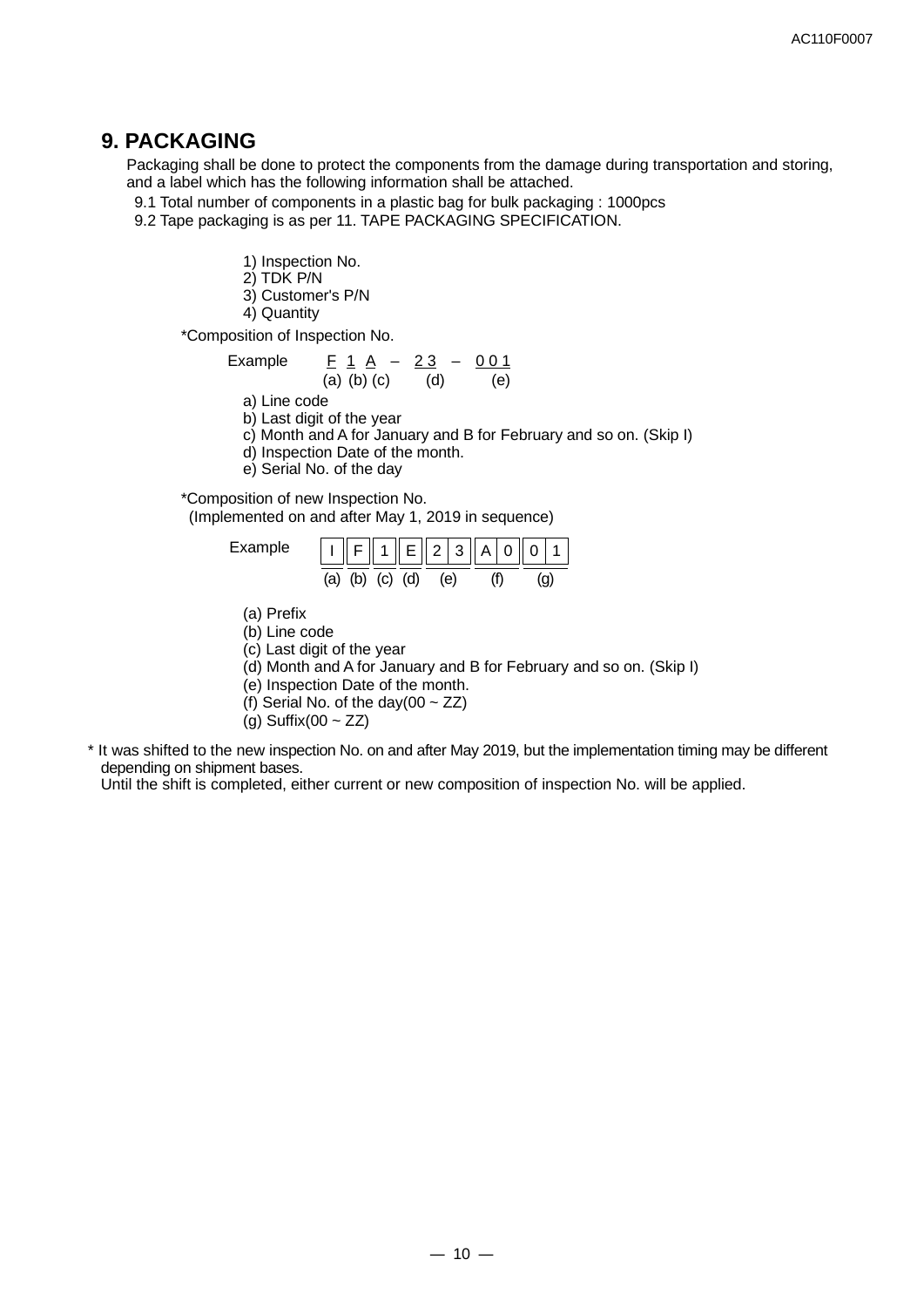# **10. CAUTION**

| No.            | <b>Process</b>                                              | Condition                                                                                                                                                                                                                                                                                                                                                                                                                                                                                                                                                                                                                                                                                                                                                                                                                                                                                                                                                                                                                                                                                                                                                                                                                                                                                                                                                                                                                                                                                                                                                                                                                                                                                                                                                                                                                                                                                                                                                                    |
|----------------|-------------------------------------------------------------|------------------------------------------------------------------------------------------------------------------------------------------------------------------------------------------------------------------------------------------------------------------------------------------------------------------------------------------------------------------------------------------------------------------------------------------------------------------------------------------------------------------------------------------------------------------------------------------------------------------------------------------------------------------------------------------------------------------------------------------------------------------------------------------------------------------------------------------------------------------------------------------------------------------------------------------------------------------------------------------------------------------------------------------------------------------------------------------------------------------------------------------------------------------------------------------------------------------------------------------------------------------------------------------------------------------------------------------------------------------------------------------------------------------------------------------------------------------------------------------------------------------------------------------------------------------------------------------------------------------------------------------------------------------------------------------------------------------------------------------------------------------------------------------------------------------------------------------------------------------------------------------------------------------------------------------------------------------------------|
| $\mathbf{1}$   | Operating<br>Condition<br>(Storage, Use,<br>Transportation) | 1-1. Storage, Use<br>The capacitors must be stored in an ambient temperature of 5 to 40°C with a<br>relative humidity of 20 to 70%RH. JIS C 60721-3-1 Class 1K2 should be followed<br>for the other climatic conditions.                                                                                                                                                                                                                                                                                                                                                                                                                                                                                                                                                                                                                                                                                                                                                                                                                                                                                                                                                                                                                                                                                                                                                                                                                                                                                                                                                                                                                                                                                                                                                                                                                                                                                                                                                     |
|                |                                                             | 1) High temperature and humidity environment may affect a capacitor's solder ability<br>because it accelerates terminal oxidization. They also deteriorate performance of<br>taping and packaging. Therefore, SMD capacitors shall be used within 6 months.<br>For capacitors with terminal electrodes consisting of silver or silver-palladium<br>which tend to become oxidized or sulfurized, use as soon as possible, such as<br>within one month after opening the bag.                                                                                                                                                                                                                                                                                                                                                                                                                                                                                                                                                                                                                                                                                                                                                                                                                                                                                                                                                                                                                                                                                                                                                                                                                                                                                                                                                                                                                                                                                                  |
|                |                                                             | 2) When capacitors are stored for a longer time period than 6 months, confirm the<br>solderability of the capacitors prior to use.<br>During storage, keep the minimum packaging unit in its original packaging without<br>opening it.<br>Do not deviate from the above temperature and humidity conditions even for a<br>short term.                                                                                                                                                                                                                                                                                                                                                                                                                                                                                                                                                                                                                                                                                                                                                                                                                                                                                                                                                                                                                                                                                                                                                                                                                                                                                                                                                                                                                                                                                                                                                                                                                                        |
|                |                                                             | 3) Corrosive gasses in the air or atmosphere may result in deterioration of the<br>reliability, such as poor solderability of the terminal electrodes. Do not store<br>capacitors where they will be exposed to corrosive gas (e.g., hydrogen sulfide,<br>sulfur dioxide, chlorine ammonia etc.)                                                                                                                                                                                                                                                                                                                                                                                                                                                                                                                                                                                                                                                                                                                                                                                                                                                                                                                                                                                                                                                                                                                                                                                                                                                                                                                                                                                                                                                                                                                                                                                                                                                                             |
|                |                                                             | 4) Solderability and electrical performance may deteriorate due to photochemical<br>change in the terminal electrode if stored in direct sunlight, or due to<br>condensation from rapid changes in humidity.<br>The capacitors especially which use resin material must be operated and stored<br>in an environment free of dew condensation, as moisture absorption due to<br>condensation may affect the performance.                                                                                                                                                                                                                                                                                                                                                                                                                                                                                                                                                                                                                                                                                                                                                                                                                                                                                                                                                                                                                                                                                                                                                                                                                                                                                                                                                                                                                                                                                                                                                      |
|                |                                                             | 5) Refer to JIS C 60721-3-1, class 1K2 for other climate conditions.<br>1-2. Handling in transportation<br>In case of the transportation of the capacitors, the performance of the capacitors<br>may be deteriorated depending on the transportation condition.<br>(Refer to JEITA RCR-2335C 9.2 Handling in transportation)                                                                                                                                                                                                                                                                                                                                                                                                                                                                                                                                                                                                                                                                                                                                                                                                                                                                                                                                                                                                                                                                                                                                                                                                                                                                                                                                                                                                                                                                                                                                                                                                                                                 |
| $\overline{2}$ | Circuit design<br>Caution                                   | 2-1. Operating temperature<br>1) Upper category temperature (maximum operating temperature) is specified.<br>It is necessary to select a capacitor whose rated temperature us higher than the<br>operating temperature. Also, it is necessary to consider the temperature<br>distribution in the equipment and seasonal temperature variation.<br>2) Surface temperature including self heating should be below maximum operating<br>temperature.<br>Due to dielectric loss, capacitors will heat itself when AC is applied due to ESR.<br>Especially at high frequencies, please be careful that the heat might be so extreme.<br>Also, even if the surface temperature of the capacitor includes self-heating and is<br>the maximum operating temperature or lower, excessive heating of the capacitor<br>due to self-heating may cause deterioration of the characteristics and reliability of<br>the capacitor.<br>The self-heating temperature rise of the capacitor changes depending on the<br>difference in heat radiation due to the mounting method to the device, the ambient<br>temperature, the cooling method of the device and circuit board material and the<br>design, etc.<br>The load should be contained so that the self-heating temperature rise of the<br>capacitor body in a natural convection environment at an ambient temperature of<br>25°C remain below 20°C.<br>When using in a high-frequency circuit or a circuit in which a capacitor generates<br>heat, such as when a high-frequency ripple current flows, pay attention to the<br>above precautions. (Note that accurate measurement may not be possible with<br>self-heating measurement when the equipment applies cooling other than natural<br>convection such as a cooling fan.)<br>3) The electrical characteristics of the capacitors will vary depending on the<br>temperature. The capacitors should be selected and designed in taking the<br>temperature into consideration. |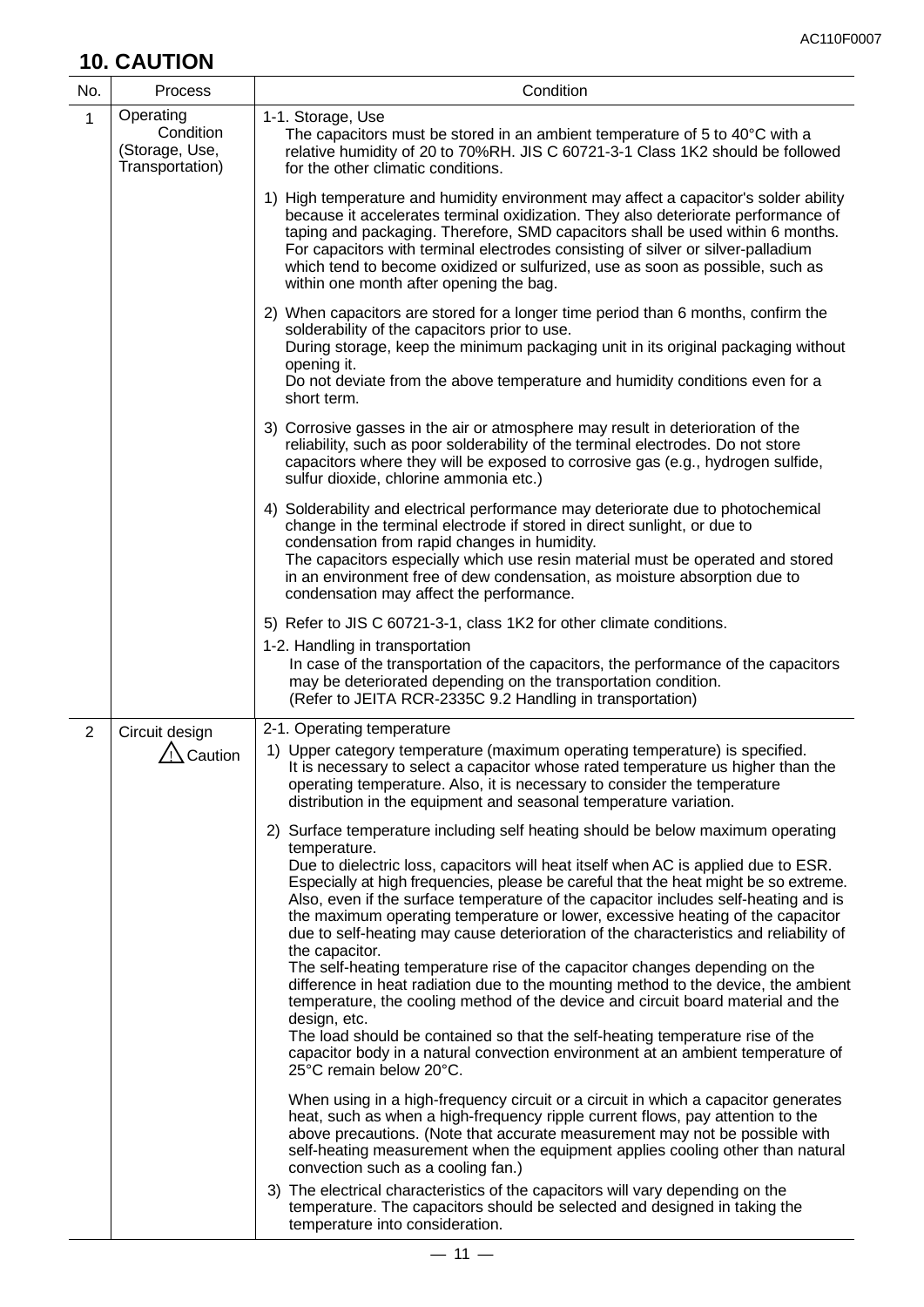| No.              | Process        | Condition                                                                                                                                                                                                                                                                                                                                                                                                                                                                                                                                                        |  |  |  |
|------------------|----------------|------------------------------------------------------------------------------------------------------------------------------------------------------------------------------------------------------------------------------------------------------------------------------------------------------------------------------------------------------------------------------------------------------------------------------------------------------------------------------------------------------------------------------------------------------------------|--|--|--|
| $\boldsymbol{2}$ | Circuit design | 2-2. When overvoltage is applied                                                                                                                                                                                                                                                                                                                                                                                                                                                                                                                                 |  |  |  |
|                  | Caution        | Applying overvoltage to a capacitor may cause dielectric breakdown and result in<br>a short circuit. The duration until dielectric breakdown depends on the applied<br>voltage and the ambient temperature.                                                                                                                                                                                                                                                                                                                                                      |  |  |  |
|                  |                | 2-3. Operating voltage                                                                                                                                                                                                                                                                                                                                                                                                                                                                                                                                           |  |  |  |
|                  |                | 1) Operating voltage across the terminals should be below the rated voltage.<br>When AC and DC are super imposed, V <sub>0-P</sub> must be below the rated voltage.<br>$-$ (1) and (2)                                                                                                                                                                                                                                                                                                                                                                           |  |  |  |
|                  |                | AC or pulse with overshooting, V <sub>P-P</sub> must be below the rated voltage.                                                                                                                                                                                                                                                                                                                                                                                                                                                                                 |  |  |  |
|                  |                | $-$ (3), (4) and (5)<br>When the voltage is started to apply to the circuit or it is stopped applying, the<br>irregular voltage may be generated for a transit period because of resonance or<br>switching. Be sure to use the capacitors within rated voltage containing these<br>Irregular voltage.                                                                                                                                                                                                                                                            |  |  |  |
|                  |                | (2) DC+AC voltage<br>Voltage<br>(1) DC voltage<br>(3) AC voltage                                                                                                                                                                                                                                                                                                                                                                                                                                                                                                 |  |  |  |
|                  |                | Positional<br>Measuremen<br>$V_{0-P}$<br>$V_{P-P 0}$<br>$V_{0-P}$<br>(Rated voltage)<br>0<br>Ο.                                                                                                                                                                                                                                                                                                                                                                                                                                                                  |  |  |  |
|                  |                |                                                                                                                                                                                                                                                                                                                                                                                                                                                                                                                                                                  |  |  |  |
|                  |                | (5) Pulse voltage (B)<br>Voltage<br>(4) Pulse voltage (A)                                                                                                                                                                                                                                                                                                                                                                                                                                                                                                        |  |  |  |
|                  |                | Positional<br>$V_{P-P}$<br>$V_{P-P}$<br>Measuremen<br>lol<br>ŧ<br>(Rated voltage)                                                                                                                                                                                                                                                                                                                                                                                                                                                                                |  |  |  |
|                  |                | 2) Even below the rated voltage, if repetitive high frequency AC or pulse is applied,<br>the reliability of the capacitors may be reduced.                                                                                                                                                                                                                                                                                                                                                                                                                       |  |  |  |
|                  |                | 3) The effective capacitance will vary depending on applied DC and AC voltages.<br>The capacitors should be selected and designed in taking the voltages into<br>consideration.                                                                                                                                                                                                                                                                                                                                                                                  |  |  |  |
|                  |                | 4) This product applies a serial construction which is equivalent to 2 capacitors connected<br>in series by having inner electrode patterns divided. However, it does not guarantee the<br>performance mentioned on specification by each side of the serial construction.<br>When one side of the serial construction is incapable because of short circuits or<br>whatever, it is assumed that the other side of serial construction will be subjected to<br>larger electric pressure. Thus the condition of usage and circuit design should be<br>considered. |  |  |  |
|                  |                | 5) This product is to achieve circuit function which is equivalent to 2 capacitors connected<br>in series by one capacitor on automotive battery line.<br>In the case of usage for battery line, please use 12V (or below,) battery line certainly.                                                                                                                                                                                                                                                                                                              |  |  |  |
|                  |                | 6) Abnormal voltage (surge voltage, static electricity, pulse voltage, etc.) shall not<br>exceed the rated voltage.                                                                                                                                                                                                                                                                                                                                                                                                                                              |  |  |  |
|                  |                | 7) When capacitors are used in a series connection, it is necessary to add a<br>balancing circuit such as voltage dividing resistors in order to avoid an imbalance in<br>the voltage applied to each capacitor.                                                                                                                                                                                                                                                                                                                                                 |  |  |  |
|                  |                | 2-4. Frequency<br>When the capacitors (Class 2) are used in AC and/or pulse voltages, the<br>capacitors may vibrate themselves and generate audible sound.                                                                                                                                                                                                                                                                                                                                                                                                       |  |  |  |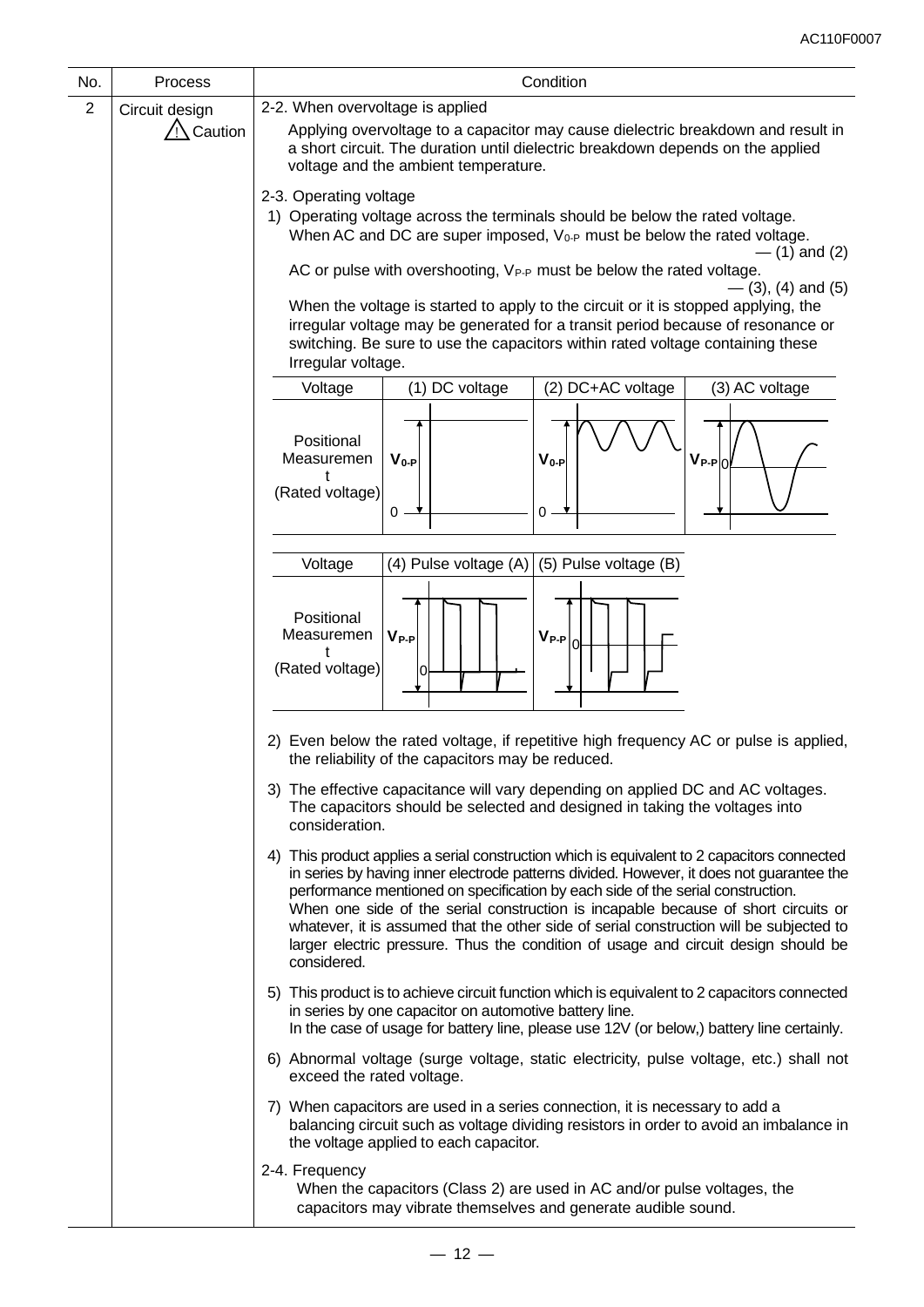| No. | Process                |                                                                                                       |                                                                                                                                                                                                                                                      | Condition                  |                                                                                    |  |  |
|-----|------------------------|-------------------------------------------------------------------------------------------------------|------------------------------------------------------------------------------------------------------------------------------------------------------------------------------------------------------------------------------------------------------|----------------------------|------------------------------------------------------------------------------------|--|--|
| 3   | Designing<br>P.C.board | The amount of solder at the terminations has a direct effect on the reliability of the<br>capacitors. |                                                                                                                                                                                                                                                      |                            |                                                                                    |  |  |
|     |                        | terminations.                                                                                         | 1) The greater the amount of solder, the higher the stress on the chip capacitors,<br>and the more likely that it will break. When designing a P.C.board, determine the<br>shape and size of the solder lands to have proper amount of solder on the |                            |                                                                                    |  |  |
|     |                        | solder land for each terminations.                                                                    |                                                                                                                                                                                                                                                      |                            | 2) Avoid using common solder land for multiple terminations and provide individual |  |  |
|     |                        | 3) Size and recommended land dimensions.                                                              |                                                                                                                                                                                                                                                      |                            |                                                                                    |  |  |
|     |                        |                                                                                                       | Chip capacitors                                                                                                                                                                                                                                      | Solder land                |                                                                                    |  |  |
|     |                        | С<br>B<br>Α                                                                                           |                                                                                                                                                                                                                                                      |                            | Solder resist                                                                      |  |  |
|     |                        | Reflow soldering                                                                                      |                                                                                                                                                                                                                                                      | (mm)                       |                                                                                    |  |  |
|     |                        | Case size                                                                                             | CEU <sub>3</sub>                                                                                                                                                                                                                                     | CEU4                       |                                                                                    |  |  |
|     |                        | Symbol                                                                                                | (CCO603)                                                                                                                                                                                                                                             | (CCO805)                   |                                                                                    |  |  |
|     |                        | A<br>B                                                                                                | $0.6 - 0.8$<br>$0.6 - 0.8$                                                                                                                                                                                                                           | $0.9 - 1.2$<br>$0.7 - 0.9$ |                                                                                    |  |  |
|     |                        | $\mathsf{C}$                                                                                          | $0.6 - 0.8$                                                                                                                                                                                                                                          | $0.9 - 1.2$                |                                                                                    |  |  |
|     |                        |                                                                                                       |                                                                                                                                                                                                                                                      |                            |                                                                                    |  |  |
|     |                        | Flow soldering                                                                                        |                                                                                                                                                                                                                                                      | (mm)                       |                                                                                    |  |  |
|     |                        | Case size<br>Symbol                                                                                   | CEU <sub>3</sub><br>CEU4<br>(CCO603)<br>(CCO805)                                                                                                                                                                                                     |                            |                                                                                    |  |  |
|     |                        | Α                                                                                                     | $0.7 - 1.0$                                                                                                                                                                                                                                          | $1.0 - 1.3$                |                                                                                    |  |  |
|     |                        | B                                                                                                     | $0.8 - 1.0$                                                                                                                                                                                                                                          | $1.0 - 1.2$                |                                                                                    |  |  |
|     |                        | $\mathsf{C}$                                                                                          | $0.6 - 0.8$                                                                                                                                                                                                                                          | $0.8 - 1.1$                |                                                                                    |  |  |
|     |                        |                                                                                                       |                                                                                                                                                                                                                                                      |                            |                                                                                    |  |  |

 $\overline{\phantom{a}}$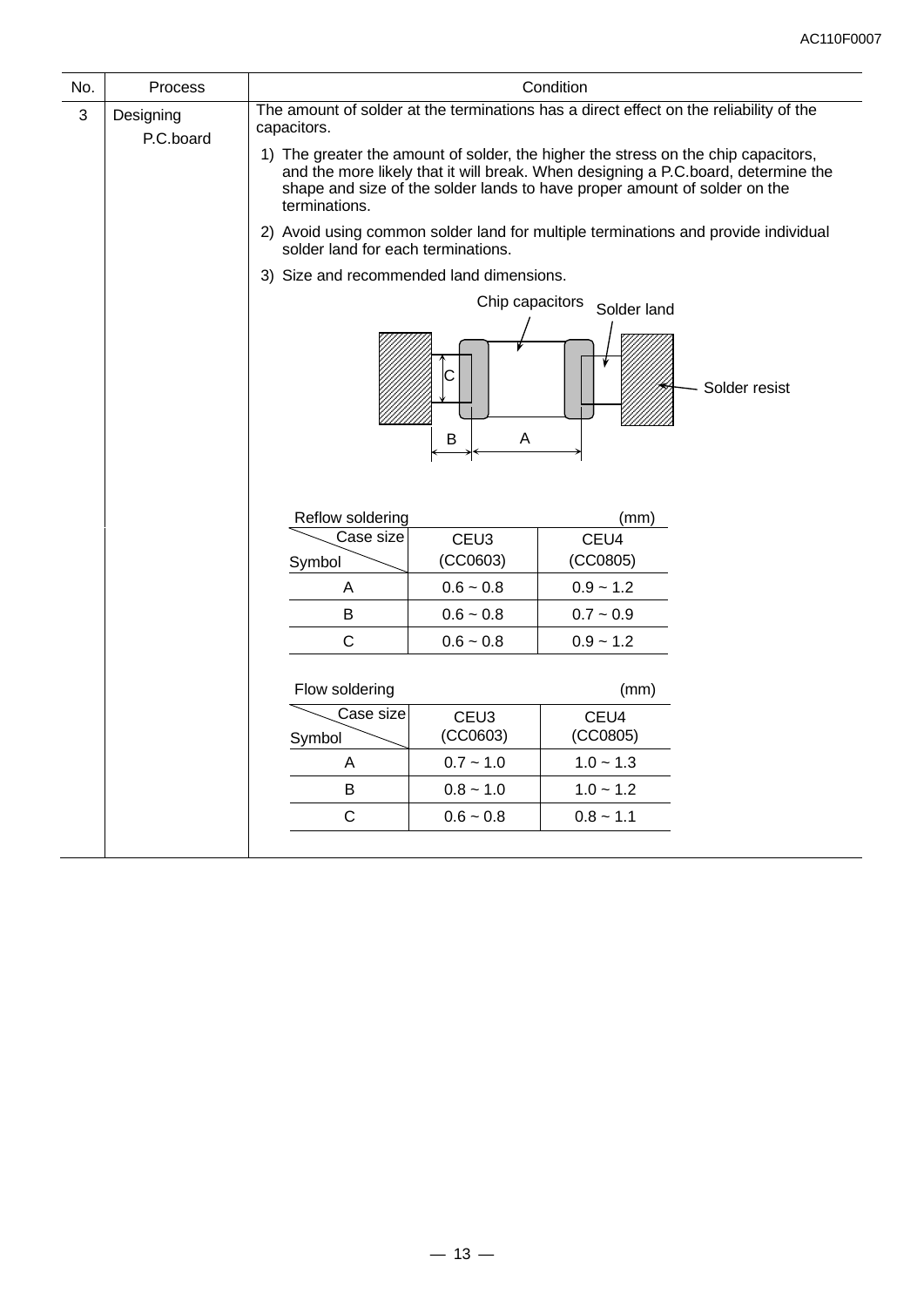| No.          | Process                |                                    | Condition                                                                |                                                                              |
|--------------|------------------------|------------------------------------|--------------------------------------------------------------------------|------------------------------------------------------------------------------|
| $\mathbf{3}$ | Designing<br>P.C.board |                                    | 4) Recommended chip capacitors layout is as following.                   |                                                                              |
|              |                        |                                    | Disadvantage against<br>bending stress                                   | Advantage against<br>bending stress                                          |
|              | Mounting<br>face       |                                    | Perforation or slit<br>ÆNÆNÆN                                            | Perforation or slit<br>VIII<br>T                                             |
|              |                        |                                    | Break P.C.board with<br>mounted side up.                                 | Break P.C.board with<br>mounted side down.                                   |
|              |                        |                                    | Mount perpendicularly to<br>perforation or slit                          | Mount in parallel with<br>perforation or slit                                |
|              |                        | Chip<br>arrangement<br>(Direction) | Perforation or slit<br>$\Box$                                            | Perforation or slit<br>$\Box$                                                |
|              |                        | Distance from<br>slit              | Closer to slit is higher stress<br>$\mathbf{\Omega}$ 1<br>П<br>(01 < 02) | Away from slit is less stress<br>$\mathbf{\ell}$ $_2$<br>$(\ell_1 < \ell_2)$ |
|              |                        |                                    |                                                                          |                                                                              |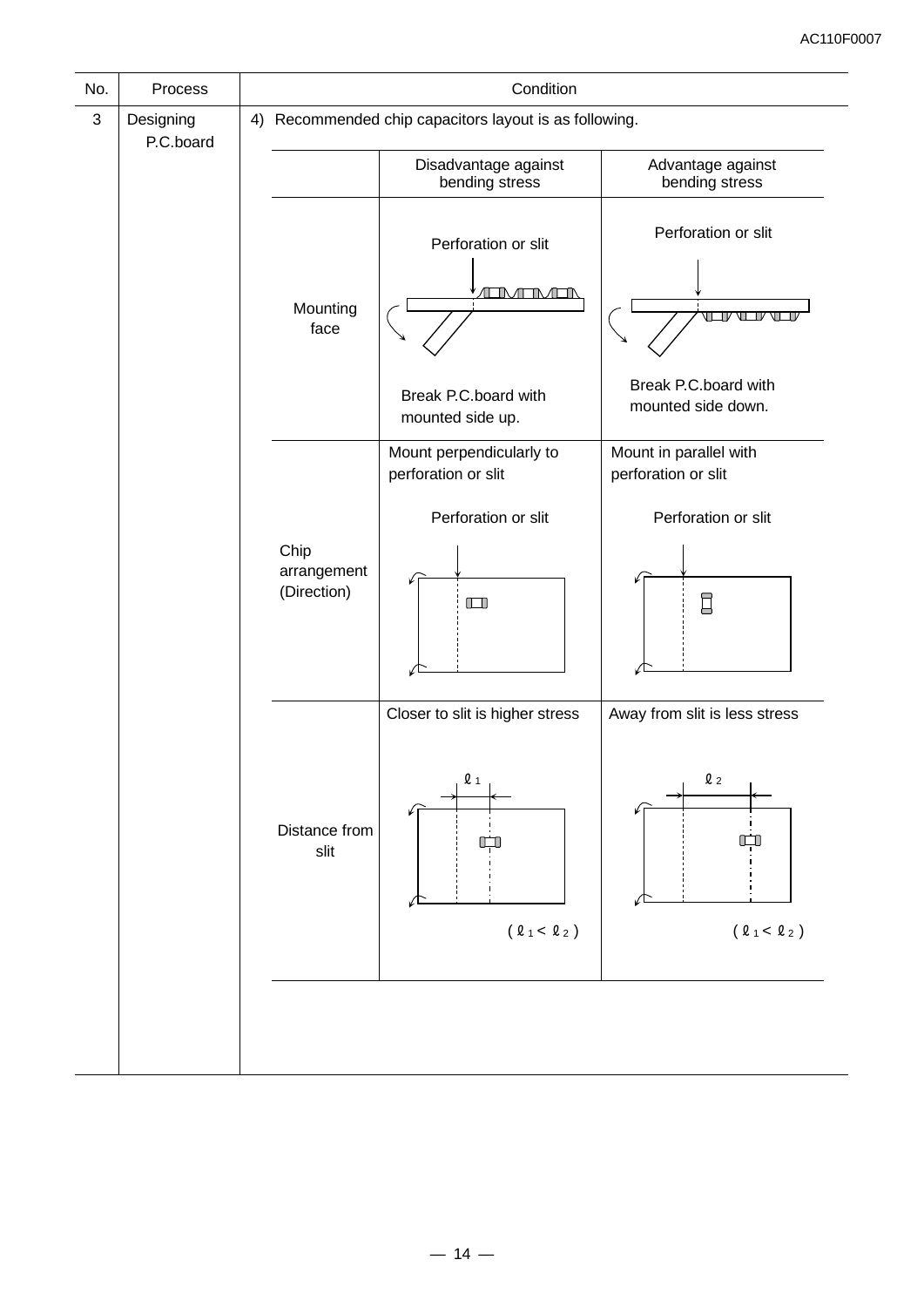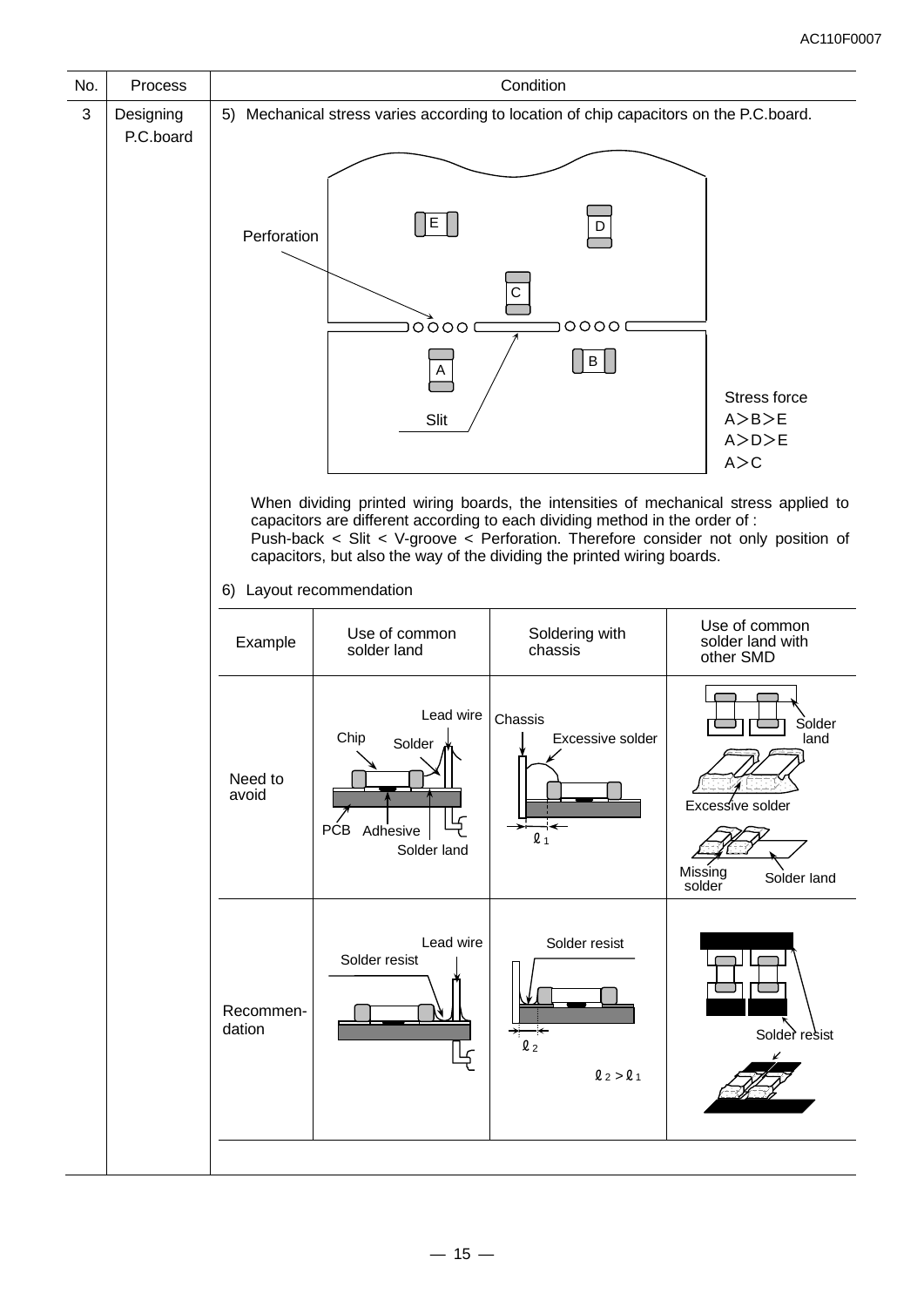| No. | Process  |                                                                                                                                                                                                                                           |                   | Condition                                                            |                                                                                                          |  |  |  |
|-----|----------|-------------------------------------------------------------------------------------------------------------------------------------------------------------------------------------------------------------------------------------------|-------------------|----------------------------------------------------------------------|----------------------------------------------------------------------------------------------------------|--|--|--|
| 4   | Mounting | 4-1. Stress from mounting head<br>If the mounting head is adjusted too low, it may induce excessive stress in the chip<br>capacitors to result in cracking. Please take following precautions.                                            |                   |                                                                      |                                                                                                          |  |  |  |
|     |          | surface and not press it.                                                                                                                                                                                                                 |                   |                                                                      | 1) Adjust the bottom dead center of the mounting head to reach on the P.C.board                          |  |  |  |
|     |          |                                                                                                                                                                                                                                           |                   | 2) Adjust the mounting head pressure to be 1 to 3N of static weight. |                                                                                                          |  |  |  |
|     |          | 3)<br>See following examples.                                                                                                                                                                                                             |                   | support from the bottom side of the P.C.board.                       | To minimize the impact energy from mounting head, it is important to provide                             |  |  |  |
|     |          |                                                                                                                                                                                                                                           |                   | Not recommended                                                      | Recommended                                                                                              |  |  |  |
|     |          | Single-sided<br>mounting                                                                                                                                                                                                                  |                   | Crack                                                                | A support pin<br>$\overline{\phantom{a}}$<br>is not to be<br>Support pin<br>underneath<br>the capacitor. |  |  |  |
|     |          | Double-<br>sides<br>mounting                                                                                                                                                                                                              | Solder<br>peeling | Crack                                                                | Support pin                                                                                              |  |  |  |
|     |          | When the centering jaw is worn out, it may give mechanical impact on the capacitors<br>to cause crack. Please control the close up dimension of the centering jaw and<br>provide sufficient preventive maintenance and replacement of it. |                   |                                                                      |                                                                                                          |  |  |  |
|     |          | 4-2. Amount of adhesive                                                                                                                                                                                                                   |                   |                                                                      |                                                                                                          |  |  |  |
|     |          |                                                                                                                                                                                                                                           |                   |                                                                      |                                                                                                          |  |  |  |
|     |          |                                                                                                                                                                                                                                           | с<br>с            |                                                                      |                                                                                                          |  |  |  |
|     |          |                                                                                                                                                                                                                                           |                   | Example: CEU4 (CC0805)                                               |                                                                                                          |  |  |  |
|     |          |                                                                                                                                                                                                                                           | a                 | $0.2$ mm min.                                                        |                                                                                                          |  |  |  |
|     |          |                                                                                                                                                                                                                                           | b                 | $70 - 100 \mu m$                                                     |                                                                                                          |  |  |  |
|     |          |                                                                                                                                                                                                                                           | C                 | Do not touch the solder land                                         |                                                                                                          |  |  |  |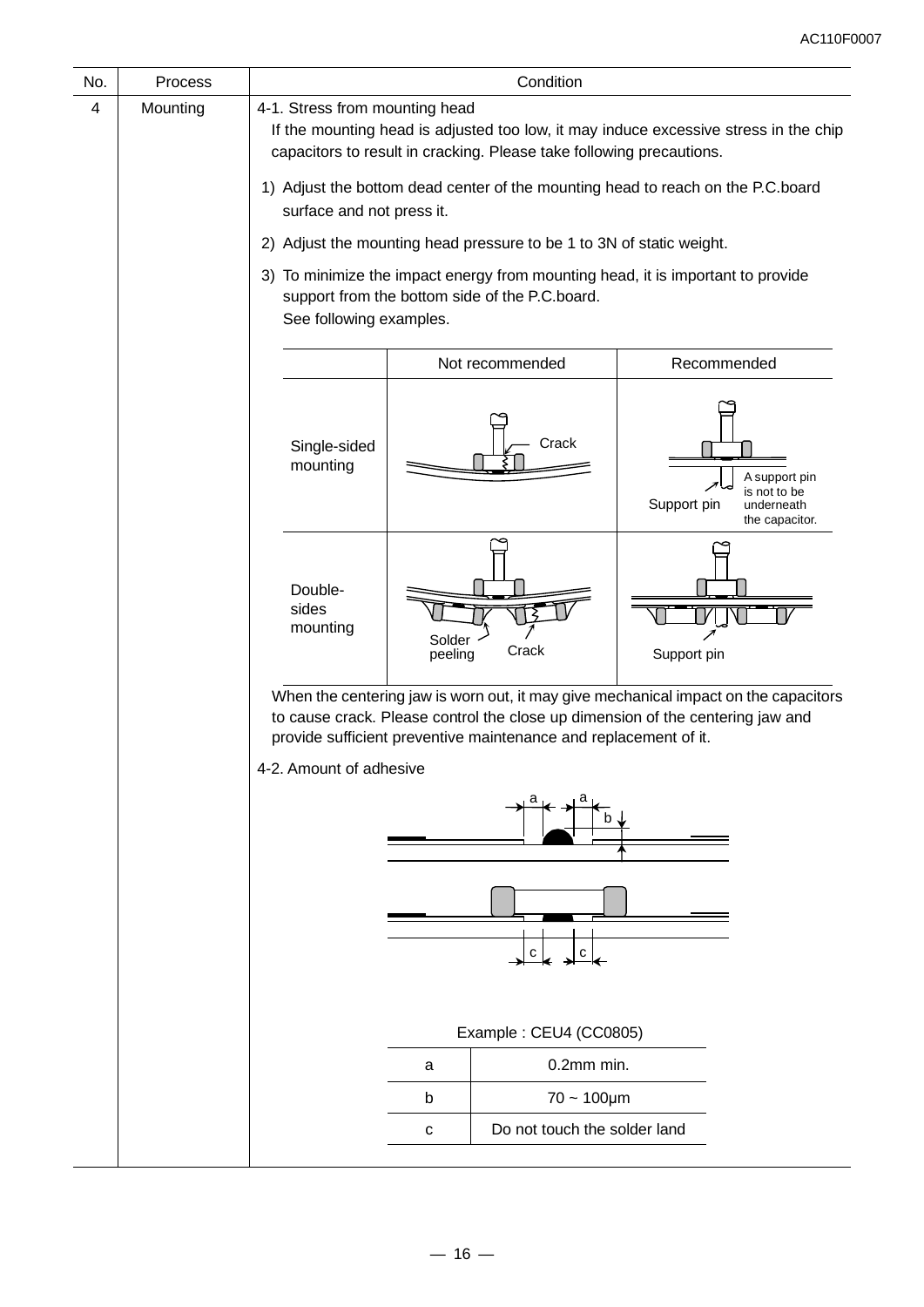| No. | Process                             | Condition                                                                                                                                                                                             |                         |                 |  |  |  |  |
|-----|-------------------------------------|-------------------------------------------------------------------------------------------------------------------------------------------------------------------------------------------------------|-------------------------|-----------------|--|--|--|--|
| 5   | Soldering                           | 5-1. Flux selection<br>Flux can seriously affect the performance of capacitors. Confirm the following to<br>select the appropriate flux.                                                              |                         |                 |  |  |  |  |
|     |                                     | 1) It is recommended to use a mildly activated rosin flux (less than 0.1wt% chlorine).<br>Strong flux is not recommended.<br>2) Excessive flux must be avoided. Please provide proper amount of flux. |                         |                 |  |  |  |  |
|     |                                     | 3) When water-soluble flux is used, enough washing is necessary.<br>5-2. Recommended soldering profile : Reflow method<br>Refer to the following temperature profile at Reflow soldering.             |                         |                 |  |  |  |  |
|     |                                     |                                                                                                                                                                                                       | Reflow soldering        |                 |  |  |  |  |
|     |                                     |                                                                                                                                                                                                       | Soldering<br>Preheating | Natural cooling |  |  |  |  |
|     |                                     |                                                                                                                                                                                                       |                         |                 |  |  |  |  |
|     |                                     | Peak<br>Temp<br>$\Delta T$<br>Temp.<br>O<br>Over 60 sec.                                                                                                                                              | Peak Temp time          |                 |  |  |  |  |
|     |                                     | 5-3. Recommended soldering peak temp and peak temp duration for Reflow soldering<br>Pb free solder is recommended, but if Sn-37Pb must be used, refer to below.                                       |                         |                 |  |  |  |  |
|     |                                     | Temp./Duration                                                                                                                                                                                        | Reflow soldering        |                 |  |  |  |  |
|     |                                     |                                                                                                                                                                                                       |                         |                 |  |  |  |  |
|     |                                     | Peak temp(°C)<br>Duration(sec.)<br>Solder<br><b>Lead Free Solder</b><br>260 max.<br>10 max.                                                                                                           |                         |                 |  |  |  |  |
|     |                                     |                                                                                                                                                                                                       |                         |                 |  |  |  |  |
|     | Sn-Pb Solder<br>230 max.<br>20 max. |                                                                                                                                                                                                       |                         |                 |  |  |  |  |
|     |                                     | Recommended solder compositions<br>Lead Free Solder: Sn-3.0Ag-0.5Cu                                                                                                                                   |                         |                 |  |  |  |  |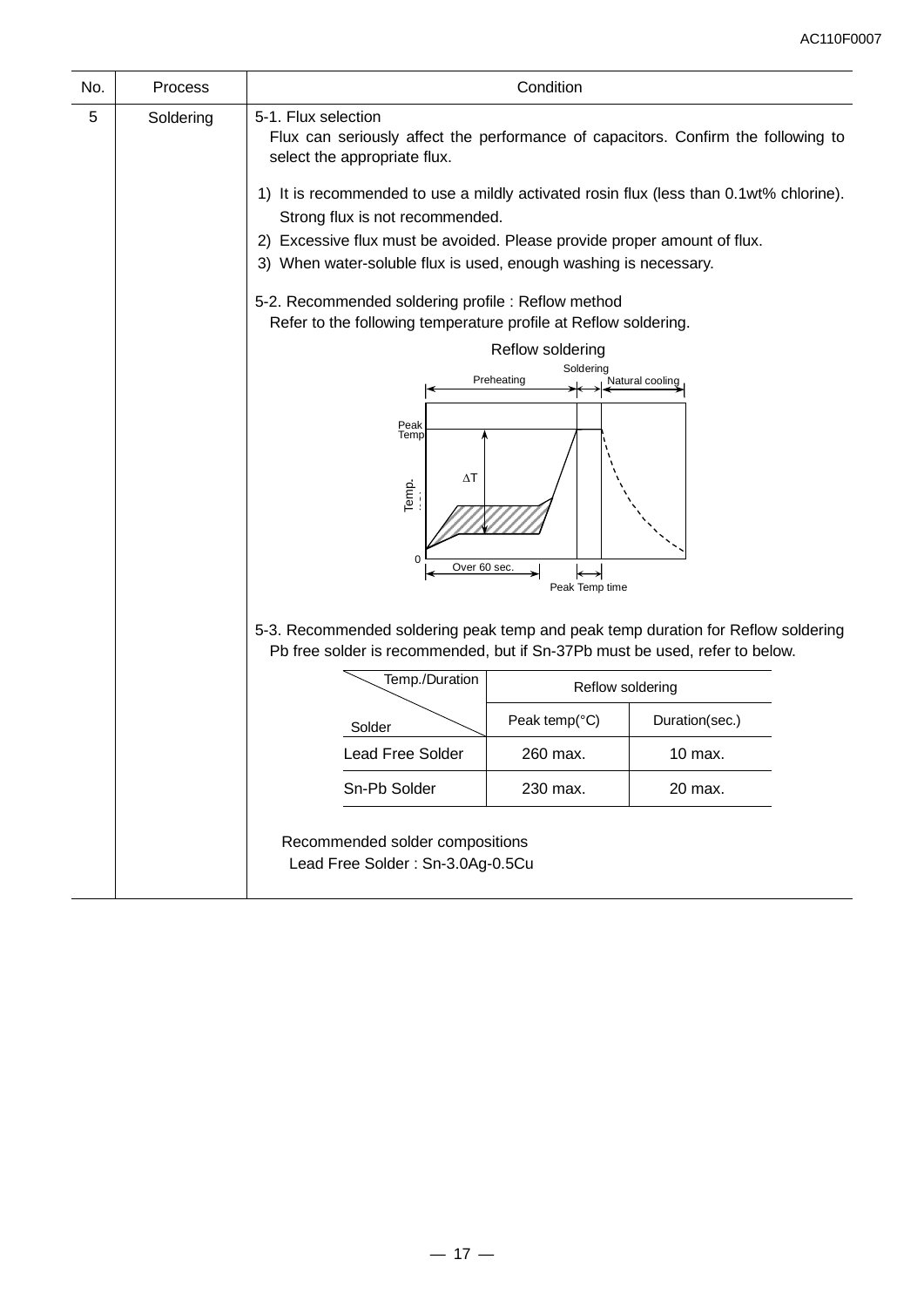| No. | Process   | Condition                                                                                                                                                                                                                                                                                                                                                            |  |  |  |  |  |
|-----|-----------|----------------------------------------------------------------------------------------------------------------------------------------------------------------------------------------------------------------------------------------------------------------------------------------------------------------------------------------------------------------------|--|--|--|--|--|
| 5   | Soldering | 5-4. Soldering profile : Flow method (Unrecommend)<br>Refer to the following temperature profile at Flow soldering.                                                                                                                                                                                                                                                  |  |  |  |  |  |
|     |           | Flow soldering<br>Soldering<br>Preheating<br>Natural cooling<br>Peak<br>Temp<br>Temp. (°C)<br>$\Delta T$<br>0<br>Over 60 sec.<br>Over 60 sec.<br>Peak Temp time<br>Reflow soldering is recommended.<br>5-5. Recommended soldering peak temp and peak temp duration for Flow soldering<br>Pb free solder is recommended, but if Sn-37Pb must be used, refer to below. |  |  |  |  |  |
|     |           | Temp./Duration<br>Flow soldering                                                                                                                                                                                                                                                                                                                                     |  |  |  |  |  |
|     |           | Peak temp(°C)<br>Duration(sec.)<br>Solder                                                                                                                                                                                                                                                                                                                            |  |  |  |  |  |
|     |           | Lead Free Solder<br>260 max.<br>5 max.                                                                                                                                                                                                                                                                                                                               |  |  |  |  |  |
|     |           | Sn-Pb Solder<br>250 max.<br>3 max.                                                                                                                                                                                                                                                                                                                                   |  |  |  |  |  |
|     |           | Recommended solder compositions<br>Lead Free Solder: Sn-3.0Ag-0.5Cu                                                                                                                                                                                                                                                                                                  |  |  |  |  |  |
|     |           | 5-6. Avoiding thermal shock                                                                                                                                                                                                                                                                                                                                          |  |  |  |  |  |
|     |           | 1) Preheating condition                                                                                                                                                                                                                                                                                                                                              |  |  |  |  |  |
|     |           | Temp. (°C)<br>Soldering                                                                                                                                                                                                                                                                                                                                              |  |  |  |  |  |
|     |           | $\Delta T \leq 150$<br>Reflow soldering<br>$\Delta T \leq 150$<br>Flow soldering                                                                                                                                                                                                                                                                                     |  |  |  |  |  |
|     |           |                                                                                                                                                                                                                                                                                                                                                                      |  |  |  |  |  |
|     |           | Cooling condition<br>2)<br>Natural cooling using air is recommended. If the chips are dipped into a solvent for<br>cleaning, the temperature difference $(\Delta T)$ must be less than 100 $^{\circ}$ C.                                                                                                                                                             |  |  |  |  |  |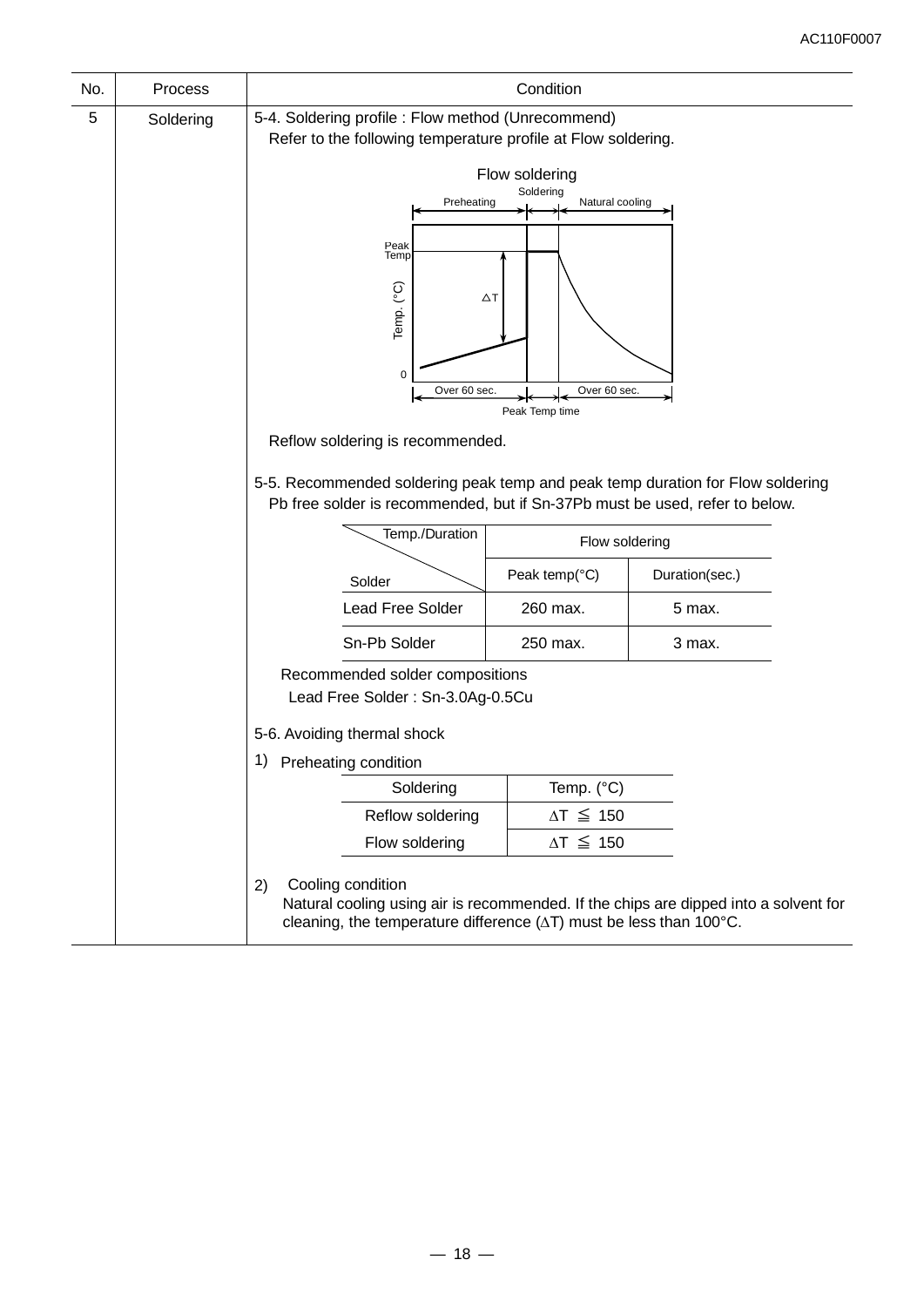| No. | Process                                                                                                                                                                                                                             | Condition                                                                                                                                                                                                                                                                                                                                                                                                                                                                                                                                                |  |  |  |  |  |
|-----|-------------------------------------------------------------------------------------------------------------------------------------------------------------------------------------------------------------------------------------|----------------------------------------------------------------------------------------------------------------------------------------------------------------------------------------------------------------------------------------------------------------------------------------------------------------------------------------------------------------------------------------------------------------------------------------------------------------------------------------------------------------------------------------------------------|--|--|--|--|--|
| 5   | 5-7. Amount of solder<br>Excessive solder will induce higher tensile force in chip capacitors when<br>temperature changes and it may result in chip cracking. In sufficient solder may<br>detach the capacitors from the P.C.board. |                                                                                                                                                                                                                                                                                                                                                                                                                                                                                                                                                          |  |  |  |  |  |
|     |                                                                                                                                                                                                                                     | Higher tensile force in<br>Excessive<br>chip capacitors to cause<br>solder<br>crack                                                                                                                                                                                                                                                                                                                                                                                                                                                                      |  |  |  |  |  |
|     |                                                                                                                                                                                                                                     | Maximum amount<br>Minimum amount<br>Adequate                                                                                                                                                                                                                                                                                                                                                                                                                                                                                                             |  |  |  |  |  |
|     |                                                                                                                                                                                                                                     | Low robustness may<br>Insufficient<br>cause contact failure or<br>chip capacitors come off<br>solder<br>the P.C.board.                                                                                                                                                                                                                                                                                                                                                                                                                                   |  |  |  |  |  |
|     |                                                                                                                                                                                                                                     | 5-8. Sn-Zn solder<br>Sn-Zn solder affects product reliability.<br>Please contact TDK in advance when utilize Sn-Zn solder.<br>5-9. Countermeasure for tombstone<br>The misalignment between the mounted positions of the capacitors and the land<br>patterns should be minimized. The tombstone phenomenon may occur especially<br>the capacitors are mounted (in longitudinal direction) in the same direction of the<br>reflow soldering.<br>(Refer to JEITA RCR-2335C Annex A (Informative), Recommendations to prevent<br>the tombstone phenomenon.) |  |  |  |  |  |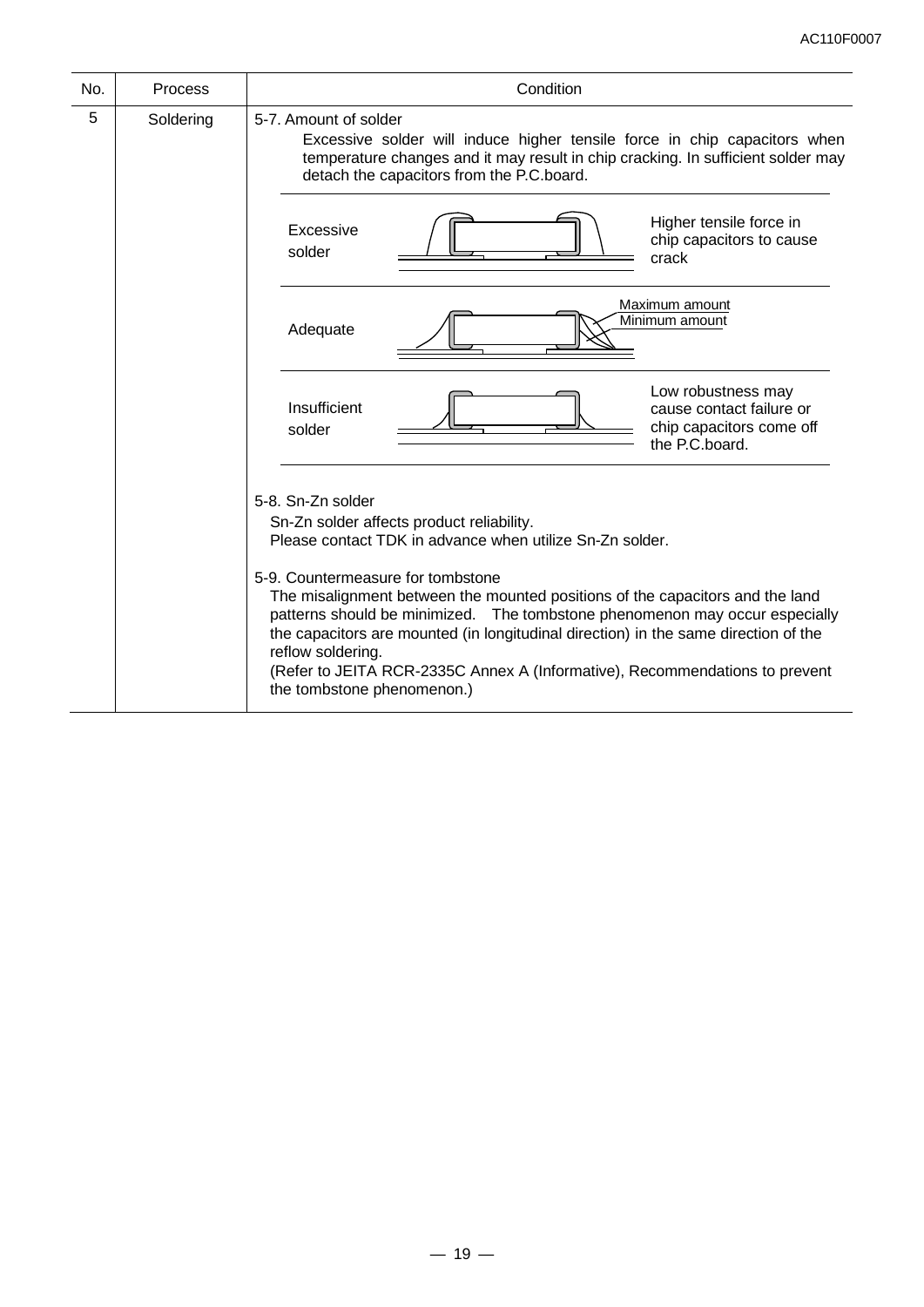| Process                                                                                                                                                                            | Condition                   |                                                                                                                                                                                                                                                  |                                                                                                                                                            |                                                                                                                                                                                                                                                                                                                                                                                                                                                             |  |  |  |
|------------------------------------------------------------------------------------------------------------------------------------------------------------------------------------|-----------------------------|--------------------------------------------------------------------------------------------------------------------------------------------------------------------------------------------------------------------------------------------------|------------------------------------------------------------------------------------------------------------------------------------------------------------|-------------------------------------------------------------------------------------------------------------------------------------------------------------------------------------------------------------------------------------------------------------------------------------------------------------------------------------------------------------------------------------------------------------------------------------------------------------|--|--|--|
| Solder repairing                                                                                                                                                                   |                             |                                                                                                                                                                                                                                                  |                                                                                                                                                            |                                                                                                                                                                                                                                                                                                                                                                                                                                                             |  |  |  |
|                                                                                                                                                                                    |                             | Tip temperature of solder iron varies by its type, P.C.board material and solder<br>land size. The higher the tip temperature, the quicker the operation. However,<br>Please make sure the tip temp. before soldering and keep the peak temp and |                                                                                                                                                            |                                                                                                                                                                                                                                                                                                                                                                                                                                                             |  |  |  |
|                                                                                                                                                                                    |                             |                                                                                                                                                                                                                                                  |                                                                                                                                                            |                                                                                                                                                                                                                                                                                                                                                                                                                                                             |  |  |  |
|                                                                                                                                                                                    | Temp. (°C)                  | Peak<br>Temp<br>$\Delta T$                                                                                                                                                                                                                       |                                                                                                                                                            |                                                                                                                                                                                                                                                                                                                                                                                                                                                             |  |  |  |
|                                                                                                                                                                                    |                             |                                                                                                                                                                                                                                                  | 3sec. (As short as possible)                                                                                                                               |                                                                                                                                                                                                                                                                                                                                                                                                                                                             |  |  |  |
|                                                                                                                                                                                    |                             |                                                                                                                                                                                                                                                  |                                                                                                                                                            |                                                                                                                                                                                                                                                                                                                                                                                                                                                             |  |  |  |
|                                                                                                                                                                                    |                             |                                                                                                                                                                                                                                                  |                                                                                                                                                            |                                                                                                                                                                                                                                                                                                                                                                                                                                                             |  |  |  |
|                                                                                                                                                                                    |                             |                                                                                                                                                                                                                                                  |                                                                                                                                                            | Shape (mm)                                                                                                                                                                                                                                                                                                                                                                                                                                                  |  |  |  |
|                                                                                                                                                                                    | 350 max.                    | 3 max.                                                                                                                                                                                                                                           | 20 max.                                                                                                                                                    | $\varnothing$ 3.0 max.                                                                                                                                                                                                                                                                                                                                                                                                                                      |  |  |  |
|                                                                                                                                                                                    |                             |                                                                                                                                                                                                                                                  |                                                                                                                                                            |                                                                                                                                                                                                                                                                                                                                                                                                                                                             |  |  |  |
| Direct contact of the soldering iron with ceramic dielectric of chip capacitors may<br>2)<br>cause crack. Do not touch the ceramic dielectric and the terminations by solder iron. |                             |                                                                                                                                                                                                                                                  |                                                                                                                                                            |                                                                                                                                                                                                                                                                                                                                                                                                                                                             |  |  |  |
|                                                                                                                                                                                    | 3)                          | It is not recommended to reuse dismounted capacitors.                                                                                                                                                                                            |                                                                                                                                                            |                                                                                                                                                                                                                                                                                                                                                                                                                                                             |  |  |  |
|                                                                                                                                                                                    | 6-2. Avoiding thermal shock |                                                                                                                                                                                                                                                  |                                                                                                                                                            |                                                                                                                                                                                                                                                                                                                                                                                                                                                             |  |  |  |
|                                                                                                                                                                                    |                             |                                                                                                                                                                                                                                                  |                                                                                                                                                            |                                                                                                                                                                                                                                                                                                                                                                                                                                                             |  |  |  |
|                                                                                                                                                                                    |                             |                                                                                                                                                                                                                                                  |                                                                                                                                                            |                                                                                                                                                                                                                                                                                                                                                                                                                                                             |  |  |  |
|                                                                                                                                                                                    |                             |                                                                                                                                                                                                                                                  |                                                                                                                                                            |                                                                                                                                                                                                                                                                                                                                                                                                                                                             |  |  |  |
|                                                                                                                                                                                    |                             | Temp. (°C)                                                                                                                                                                                                                                       | 6-1. Solder repair by solder iron<br>1) Selection of the soldering iron tip<br>Duration (sec.)<br>1) Preheating condition<br>Soldering<br>Manual soldering | Solder repairing is unavoidable, refer to below.<br>heat shock may cause a crack in the chip capacitors.<br>time in accordance with following recommended condition.<br>Manual soldering<br>(Solder iron)<br>Preheating<br>Recommended solder iron condition (Sn-Pb Solder and Lead Free Solder)<br>Wattage (W)<br>* Please preheat the chip capacitors with the condition in 6-2 to avoid the thermal shock.<br>Temp. $(^{\circ}C)$<br>$\Delta T \leq 150$ |  |  |  |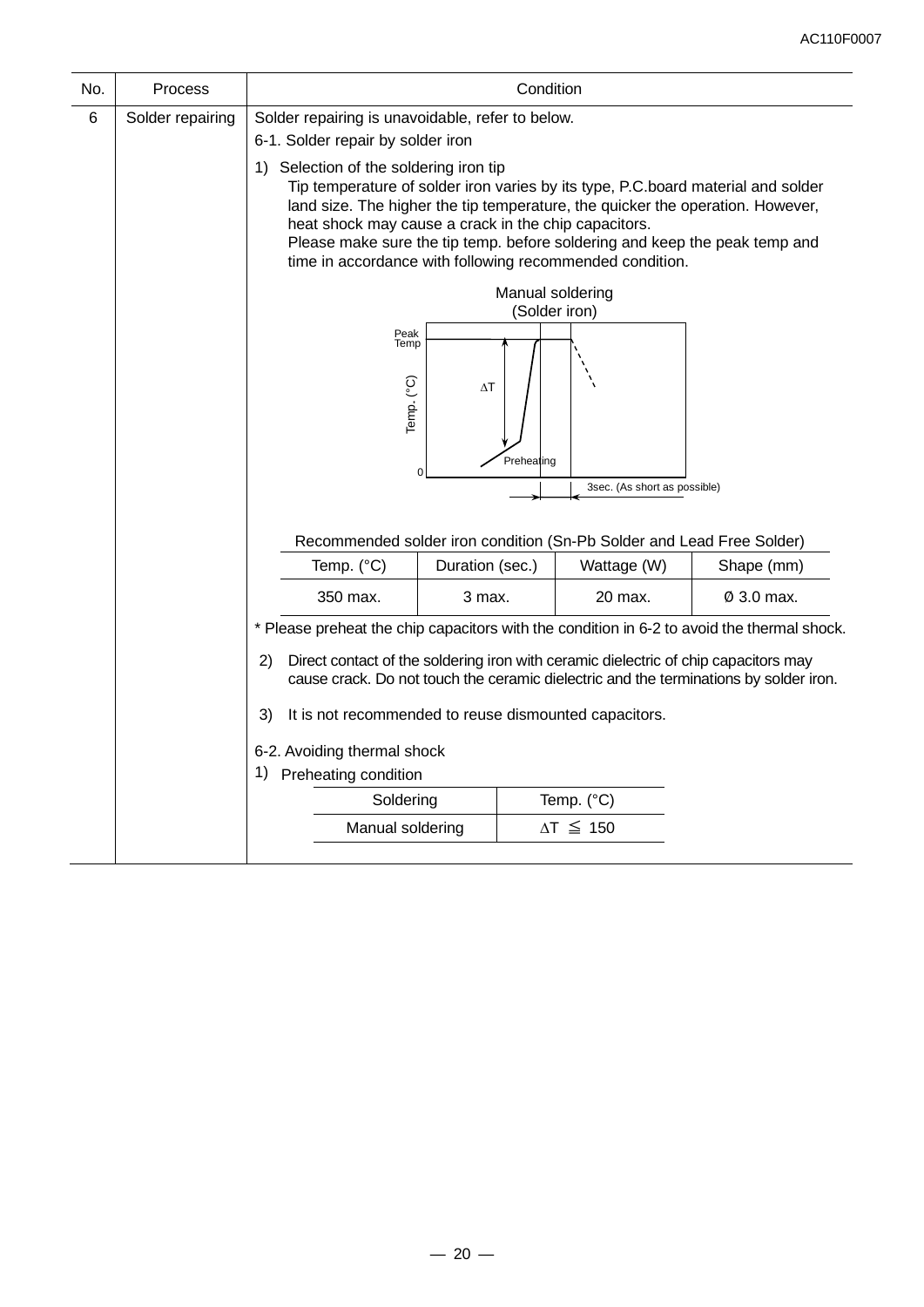| No.            | Process                                    | Condition                                                                                                                                                                                                                                                                                                                                                                                               |  |  |  |  |
|----------------|--------------------------------------------|---------------------------------------------------------------------------------------------------------------------------------------------------------------------------------------------------------------------------------------------------------------------------------------------------------------------------------------------------------------------------------------------------------|--|--|--|--|
| $\overline{7}$ | Cleaning                                   | 1) If an unsuitable cleaning fluid is used, flux residue or some foreign articles may<br>stick to chip capacitors surface to deteriorate especially the insulation resistance.                                                                                                                                                                                                                          |  |  |  |  |
|                |                                            | 2) If cleaning condition is not suitable, it may damage the chip capacitors.                                                                                                                                                                                                                                                                                                                            |  |  |  |  |
|                |                                            | 2)-1. Insufficient washing<br>Terminal electrodes may corrode by Halogen in the flux.<br>(1)                                                                                                                                                                                                                                                                                                            |  |  |  |  |
|                |                                            | Halogen in the flux may adhere on the surface of capacitors, and lower the<br>(2)<br>insulation resistance.                                                                                                                                                                                                                                                                                             |  |  |  |  |
|                |                                            | Water soluble flux has higher tendency to have above mentioned problems<br>(3)<br>$(1)$ and $(2)$ .                                                                                                                                                                                                                                                                                                     |  |  |  |  |
|                |                                            | 2)-2. Excessive washing                                                                                                                                                                                                                                                                                                                                                                                 |  |  |  |  |
|                |                                            | When ultrasonic cleaning equipment is used, excessive ultrasonic power or<br>direct vibration transfer to a printed wiring board may generate a resonant<br>vibration in the board. This may cause a crack in a capacitor or its solder joints<br>to the board and degradation in the terminal strength of the capacitor. In order<br>to avoid this, the following cleaning conditions are recommended. |  |  |  |  |
|                |                                            | Power: 20 W/ 2 max.                                                                                                                                                                                                                                                                                                                                                                                     |  |  |  |  |
|                |                                            | Frequency: 40 kHz max.                                                                                                                                                                                                                                                                                                                                                                                  |  |  |  |  |
|                |                                            | Washing time: 5 minutes max.                                                                                                                                                                                                                                                                                                                                                                            |  |  |  |  |
|                |                                            | 2)-3. If the cleaning fluid is contaminated, density of Halogen increases, and it may<br>bring the same result as insufficient cleaning.                                                                                                                                                                                                                                                                |  |  |  |  |
| 8              | Coating and<br>molding of the<br>P.C.board | 1) This product contains Ag (Silver) as part of the middle layer of termination.<br>To avoid electromigration of Ag under high temperature and humidity, and failures<br>caused by corrosive gas, chip capacitors on P.C boards should be protected by<br>moisture proof-sealing.                                                                                                                       |  |  |  |  |
|                |                                            | 2) When the P.C.board is coated, please verify the quality influence on the product.                                                                                                                                                                                                                                                                                                                    |  |  |  |  |
|                |                                            | 3) Please verify carefully that there is no harmful decomposing or reaction gas<br>emission during curing which may damage the chip capacitors.                                                                                                                                                                                                                                                         |  |  |  |  |
|                |                                            | 4) Please verify the curing temperature.                                                                                                                                                                                                                                                                                                                                                                |  |  |  |  |
| 9              | Handling after<br>chip mounted<br>Caution  | 1) Please pay attention not to bend or distort the P.C.board after soldering in handling<br>otherwise the chip capacitors may crack.<br><b>Twist</b><br><b>Bend</b>                                                                                                                                                                                                                                     |  |  |  |  |
|                |                                            |                                                                                                                                                                                                                                                                                                                                                                                                         |  |  |  |  |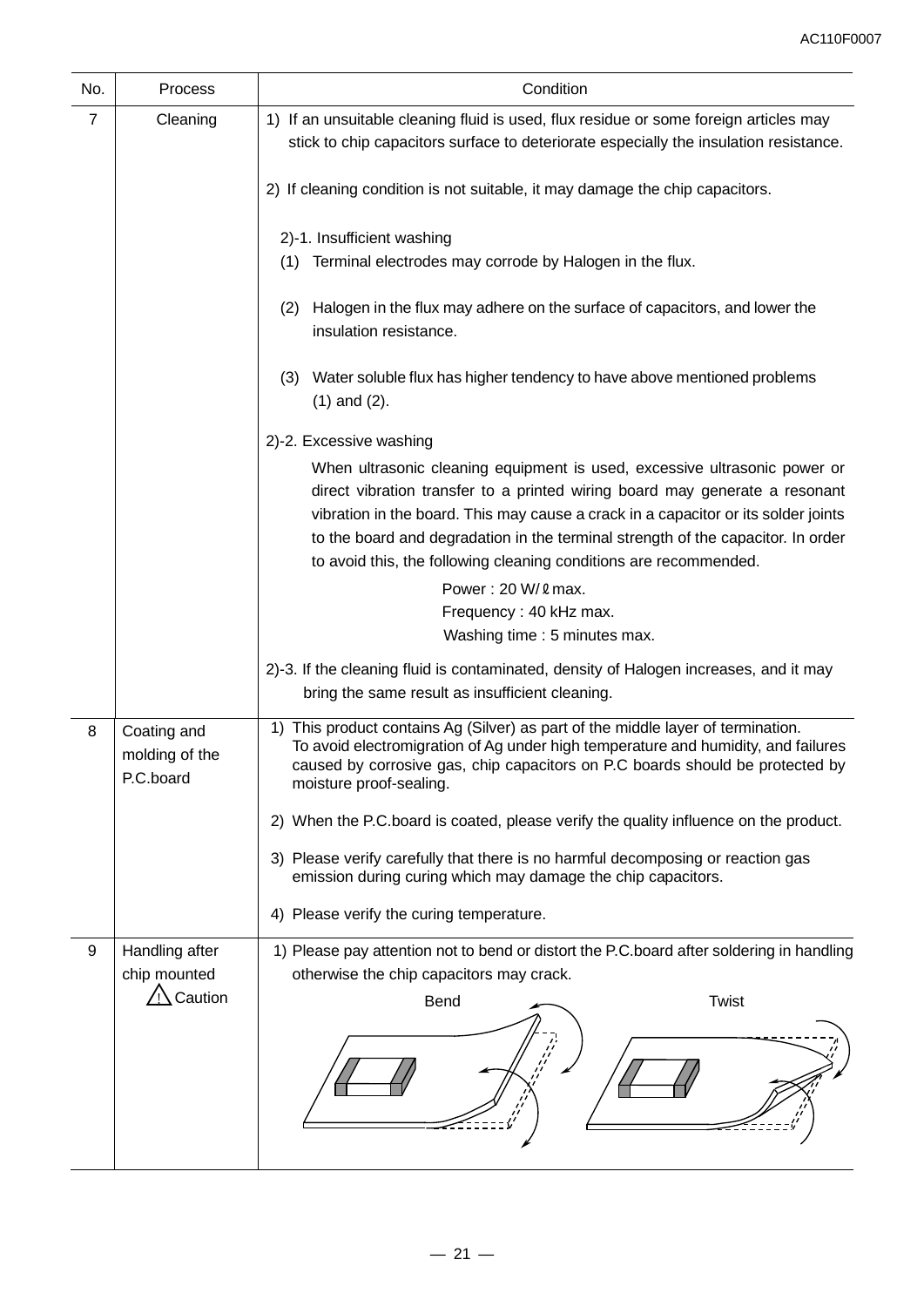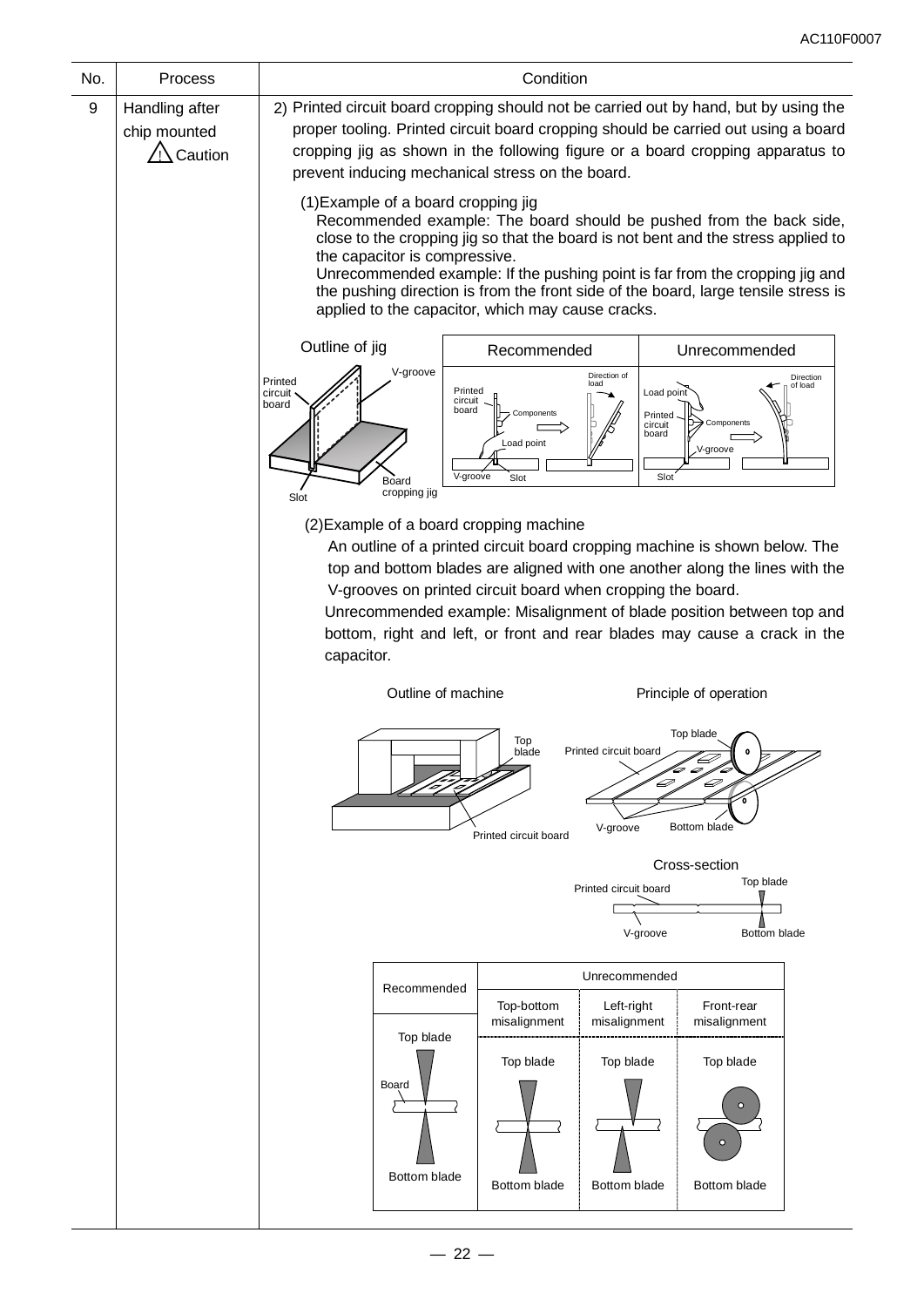| No. | Process                                                       | Condition                                                                                                                                                                                                                                                                                                                                                                                                                                                                                                        |                          |  |  |  |  |  |
|-----|---------------------------------------------------------------|------------------------------------------------------------------------------------------------------------------------------------------------------------------------------------------------------------------------------------------------------------------------------------------------------------------------------------------------------------------------------------------------------------------------------------------------------------------------------------------------------------------|--------------------------|--|--|--|--|--|
| 9   | Handling after<br>chip mounted<br>Caution                     | 3) When functional check of the P.C.board is performed, check pin pressure tends<br>to be adjusted higher for fear of loose contact. But if the pressure is excessive<br>and bend the P.C.board, it may crack the chip capacitors or peel the terminations<br>off. Please adjust the check pins not to bend the P.C.board.                                                                                                                                                                                       |                          |  |  |  |  |  |
|     |                                                               | Not recommended<br>Recommended<br>Item                                                                                                                                                                                                                                                                                                                                                                                                                                                                           |                          |  |  |  |  |  |
|     |                                                               | <b>Board</b><br>bending                                                                                                                                                                                                                                                                                                                                                                                                                                                                                          | Support pin<br>Check pin |  |  |  |  |  |
| 10  | Handling of loose<br>chip capacitors                          | 1) If dropped the chip capacitors may crack. Once dropped do not use it. Especially,<br>the large case sized chip capacitors are tendency to have cracks easily, so please<br>handle with care.<br>Crack<br>Floor<br>2) Piling the P.C.board after mounting for storage or handling, the corner of the P.C.<br>board may hit the chip capacitors of another board to cause crack.<br>P.C.board<br>Crack                                                                                                          |                          |  |  |  |  |  |
| 11  | Capacitance aging                                             | The capacitors (Class 2) have aging in the capacitance. They may not be used in<br>precision time constant circuit. In case of the time constant circuit, the evaluation<br>should be done well.                                                                                                                                                                                                                                                                                                                 |                          |  |  |  |  |  |
| 12  | Estimated life and<br>estimated failure<br>rate of capacitors | As per the estimated life and the estimated failure rate depend on the temperature<br>and the voltage. This can be calculated by the equation described in JEITA<br>RCR-2335C Annex F (Informative) Calculation of the estimated lifetime and the<br>estimated failure rate (Voltage acceleration coefficient : 3 multiplication rule,<br>Temperature acceleration coefficient : 10°C rule)<br>The failure rate can be decreased by reducing the temperature and the voltage but<br>they will not be guaranteed. |                          |  |  |  |  |  |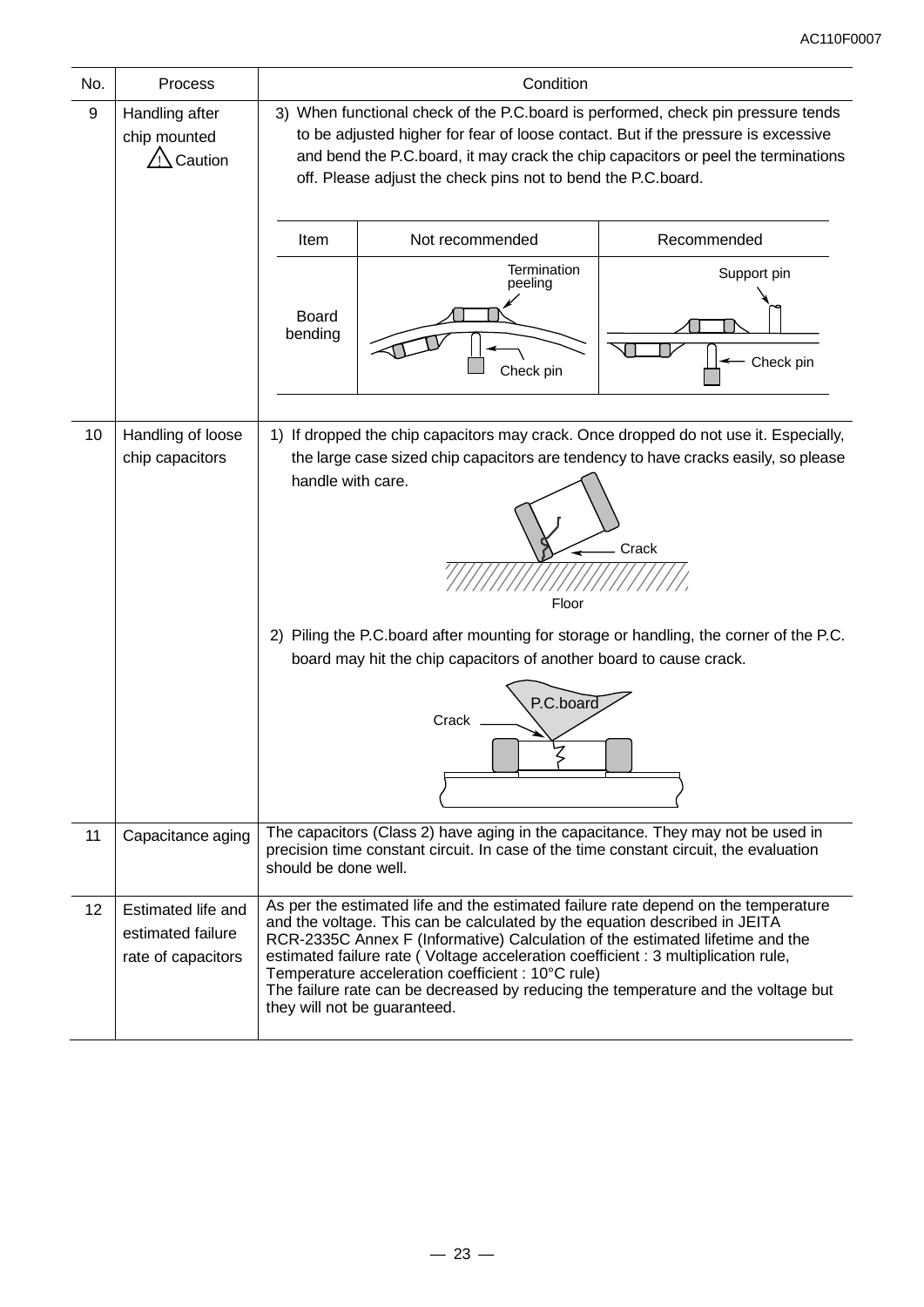| No. | Process                                     | Condition                                                                                                                                                                                                                                                                                                                                                                                                                                                                                                                                                                                                                                                                                                                                                                                                           |  |  |
|-----|---------------------------------------------|---------------------------------------------------------------------------------------------------------------------------------------------------------------------------------------------------------------------------------------------------------------------------------------------------------------------------------------------------------------------------------------------------------------------------------------------------------------------------------------------------------------------------------------------------------------------------------------------------------------------------------------------------------------------------------------------------------------------------------------------------------------------------------------------------------------------|--|--|
| 13  | Caution during<br>operation of<br>equipment | 1) A capacitor shall not be touched directly with bare hands during operation in<br>order to avoid electric shock.<br>Electric energy held by the capacitor may be discharged through the human<br>body when touched with a bare hand.<br>Even when the equipment is off, a capacitor may stay charged. The capacitor<br>should be handled after being completely discharged using a resistor.                                                                                                                                                                                                                                                                                                                                                                                                                      |  |  |
|     |                                             | The terminals of a capacitor shall not be short-circuited by any accidental<br>2)<br>contact with a conductive object. A capacitor shall not be exposed to a<br>conductive liquid such as an acid or alkali solution. A conductive object or<br>liquid, such as acid and alkali, between the terminals may lead to the<br>breakdown of a capacitor due to short circuit                                                                                                                                                                                                                                                                                                                                                                                                                                             |  |  |
|     |                                             | 3) Confirm that the environment to which the equipment will be exposed during<br>transportation and operation meets the specified conditions. Do not to use the<br>equipment in the following environments.<br>(1) Environment where a capacitor is spattered with water or oil<br>(2) Environment where a capacitor is exposed to direct sunlight<br>(3) Environment where a capacitor is exposed to Ozone, ultraviolet rays or<br>radiation<br>(4) Environment where a capacitor exposed to corrosive gas(e.g. hydrogen<br>sulfide, sulfur dioxide, chlorine. ammonia gas etc.)                                                                                                                                                                                                                                   |  |  |
|     |                                             | (5) Environment where a capacitor exposed to vibration or mechanical shock<br>exceeding the specified limits.<br>(6) Atmosphere change with causes condensation                                                                                                                                                                                                                                                                                                                                                                                                                                                                                                                                                                                                                                                     |  |  |
| 14  | <b>Others</b><br><b>Caution</b>             | The product listed in this specification is intended for use in automotive applications<br>under-normal operation and usage conditions.                                                                                                                                                                                                                                                                                                                                                                                                                                                                                                                                                                                                                                                                             |  |  |
|     |                                             | The product is not designed or warranted to meet the requirements of application<br>listed below, whose performance and/or quality requires a more stringent level of<br>safety or reliability, or whose failure, malfunction or defect could cause serious<br>damage to society, person or property. Please understand that we are not<br>responsible for any damage or liability caused by use of the products in any of the<br>applications below or for any other use exceeding the range or conditions set forth<br>in this specification sheet. If you intend to use the products in the applications listed<br>below or if you have special requirements exceeding the range or conditions set<br>forth in this specification, please contact us.                                                            |  |  |
|     |                                             | (1) Aerospace/Aviation equipment<br>(2) Transportation equipment (electric trains, ships etc.)<br>(3) Medical equipment (Excepting Pharmaceutical Affairs Law classification Class1, 2)<br>(4) Power-generation control equipment<br>(5) Atomic energy-related equipment<br>(6) Seabed equipment<br>(7) Transportation control equipment                                                                                                                                                                                                                                                                                                                                                                                                                                                                            |  |  |
|     |                                             | (8) Public information-processing equipment<br>(9) Military equipment<br>(10) Electric heating apparatus, burning equipment<br>(11) Disaster prevention/crime prevention equipment<br>(12) Safety equipment<br>(13) Other applications that are not considered general-purpose applications                                                                                                                                                                                                                                                                                                                                                                                                                                                                                                                         |  |  |
|     |                                             | When designing your equipment even for general-purpose applications, you are<br>kindly requested to take into consideration securing protection circuit/device or<br>providing backup circuits in your equipment.<br>In addition, although the product listed in this specification is intended for use in<br>automotive applications as described above, it is not prohibited to use for general<br>electronic equipment, whose performance and/or quality doesn't require a more<br>stringent level of safety or reliability, or whose failure, malfunction or defect could not<br>cause serious damage to society, person or property.<br>Therefore, the description of this caution will be applied, when the product is used in<br>general electronic equipment under a normal operation and usage conditions. |  |  |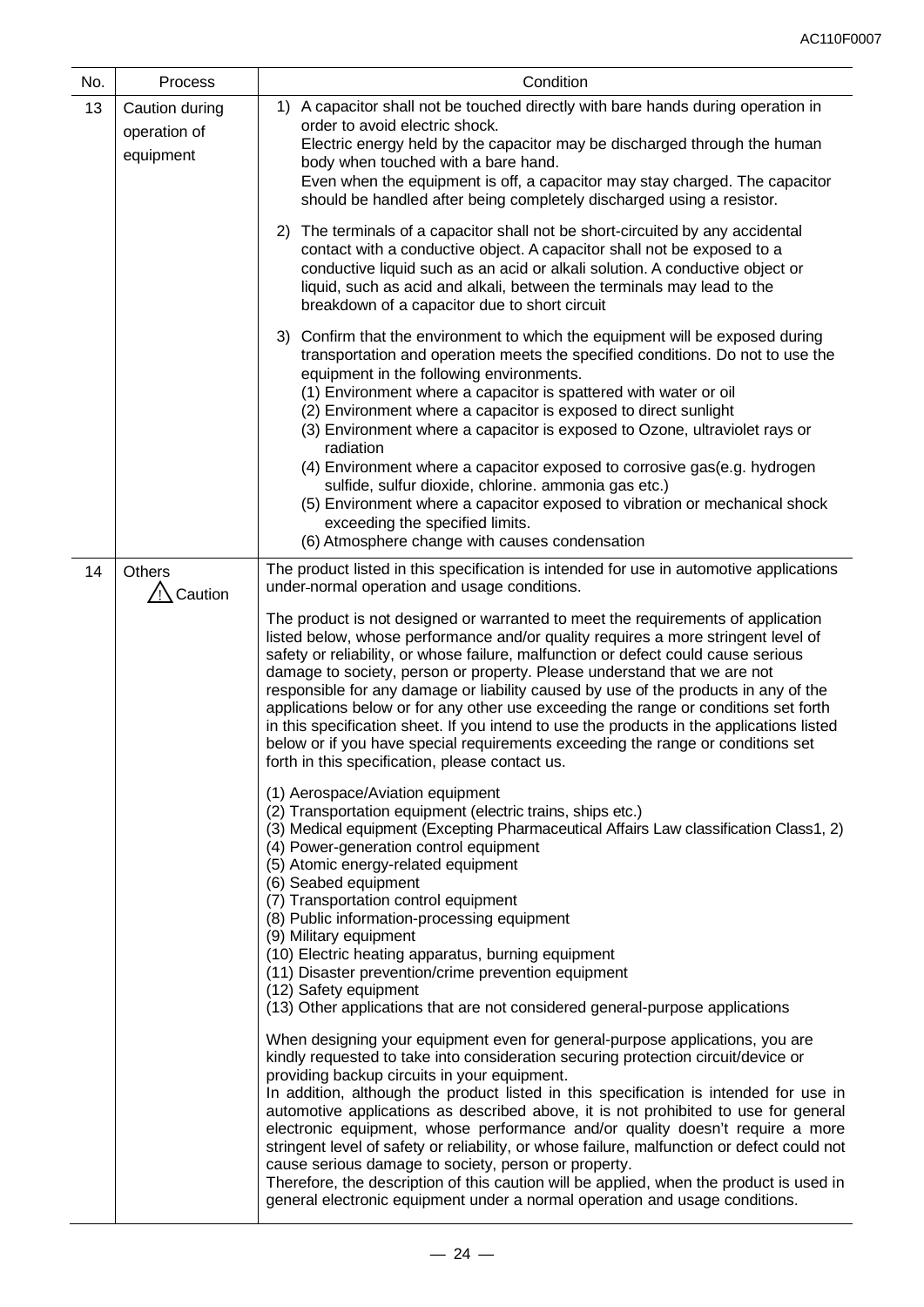# **11. TAPE PACKAGING SPECIFICATION**

### **1. CONSTRUCTION AND DIMENSION OF TAPING**

1-1. Dimensions of carrier tape

Dimensions of paper tape shall be according to Appendix 3. Dimensions of plastic tape shall be according to Appendix 4.

1-2. Bulk part and leader of taping



1-3. Dimensions of reel

Dimensions of Ø178 reel shall be according to Appendix 5. Dimensions of Ø330 reel shall be according to Appendix 6.

1-4. Structure of taping



### **2. CHIP QUANTITY**

Please refer to detail page on TDK web.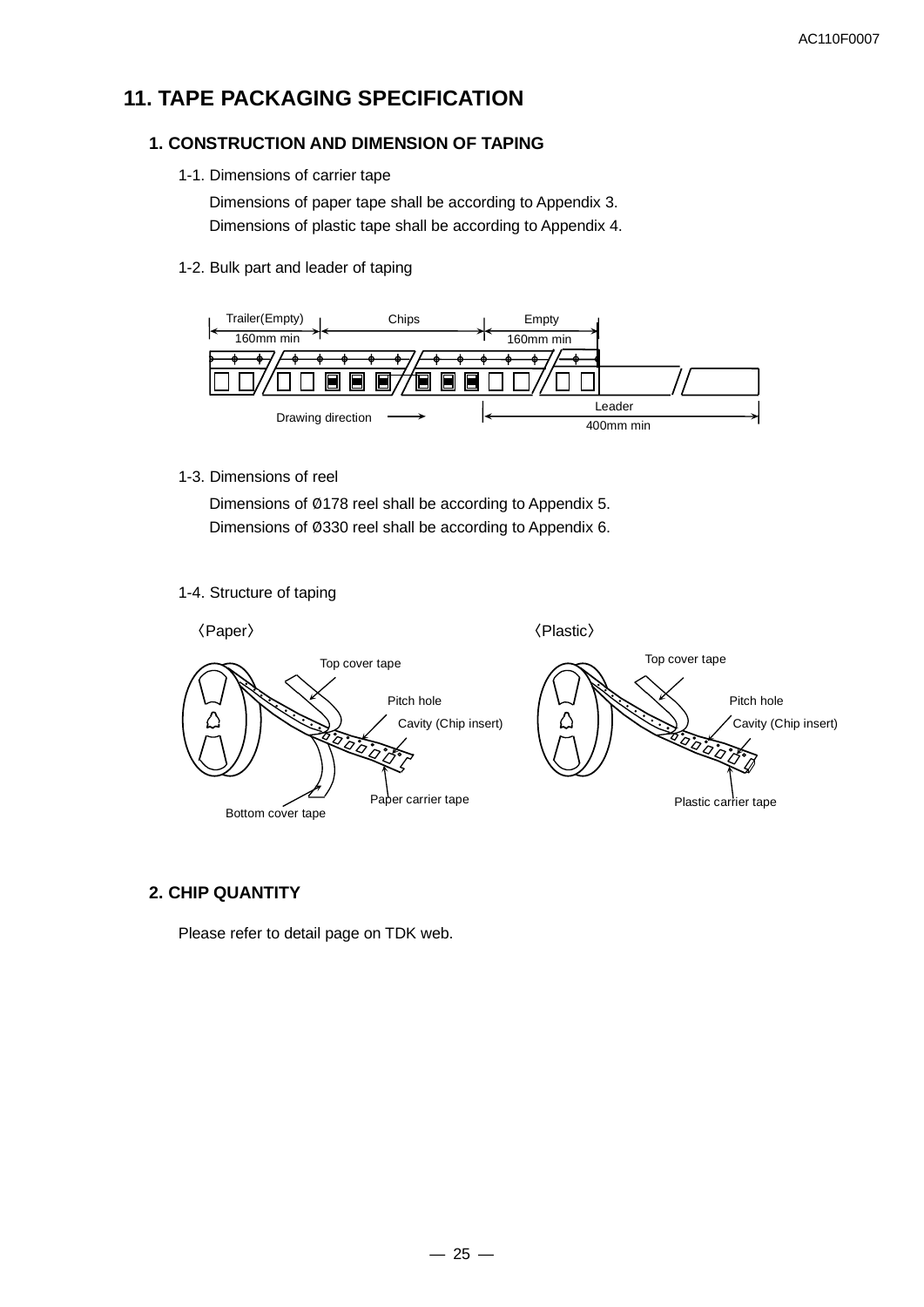### **3. PERFORMANCE SPECIFICATIONS**

3-1. Fixing peeling strength (top tape)

0.05N < Peeling strength < 0.7N



- 3-2. Carrier tape shall be flexible enough to be wound around a minimum radius of 30mm with components in tape.
- 3-3. The missing of components shall be less than 0.1%
- 3-4. Components shall not stick to fixing tape.
- 3-5. When removing the cover tape, there shall not be difficulties by unfitting clearance gap, burrs and crushes of cavities. Also the sprocket holes shall not be covered by absorbing dust into the suction nozzle.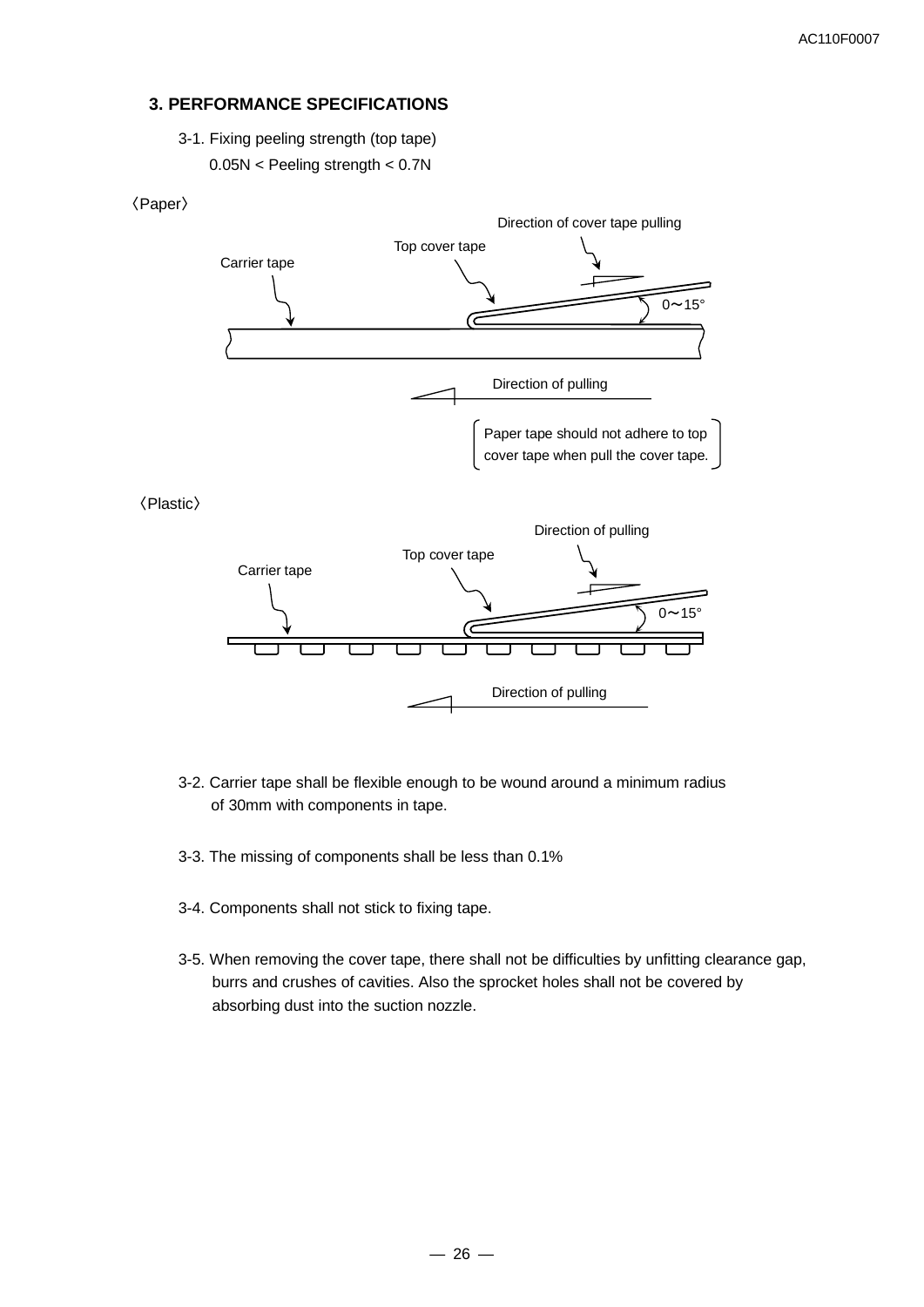## **Appendix 3**

Paper Tape



|                              |                 |                 |                                   |                 |                 | (UIIIL.IIIIII <i>I</i> |
|------------------------------|-----------------|-----------------|-----------------------------------|-----------------|-----------------|------------------------|
| Symbol<br>Case size          | A               | B               | C                                 | D               | Е               | F                      |
| CEU <sub>3</sub><br>(CCO603) | (1.10)          | (1.90)          | $8.00 \pm 0.30$                   | $3.50 \pm 0.05$ | $1.75 \pm 0.10$ | $4.00 \pm 0.10$        |
|                              |                 |                 |                                   |                 |                 |                        |
| Symbol                       | G               | Η               | J                                 |                 |                 |                        |
| Case size                    |                 |                 |                                   |                 |                 |                        |
| CEU <sub>3</sub><br>(CCO603) | $2.00 \pm 0.05$ | $4.00 \pm 0.10$ | $1 \, \emptyset$ 1.5 $^{+0.10}$ I | 1.20 max.       |                 |                        |
|                              |                 |                 |                                   |                 |                 |                        |

( ) Reference value.

# **Appendix 4**

Plastic Tape



| Symbol<br>Case size | A               | B               | C               | D               | Е               |                 |
|---------------------|-----------------|-----------------|-----------------|-----------------|-----------------|-----------------|
| CEU4<br>(CCO805)    | (1.50)          | (2.30)          | $8.00 \pm 0.30$ | $3.50 \pm 0.05$ | $1.75 \pm 0.10$ | $4.00 \pm 0.10$ |
| Symbol<br>Case size | G               | Н               | J               | Κ               |                 | Q               |
| CEU4<br>(CCO805)    | $2.00 \pm 0.05$ | $4.00 \pm 0.10$ | $1015$ +0.10    | 2.50 max.       | $0.30$ max.     | Ø 0.50 min.     |

( ) Reference value.

Exceptionally no hole in the cavity is applied. Please inquire if hole in cavity is mandatory.